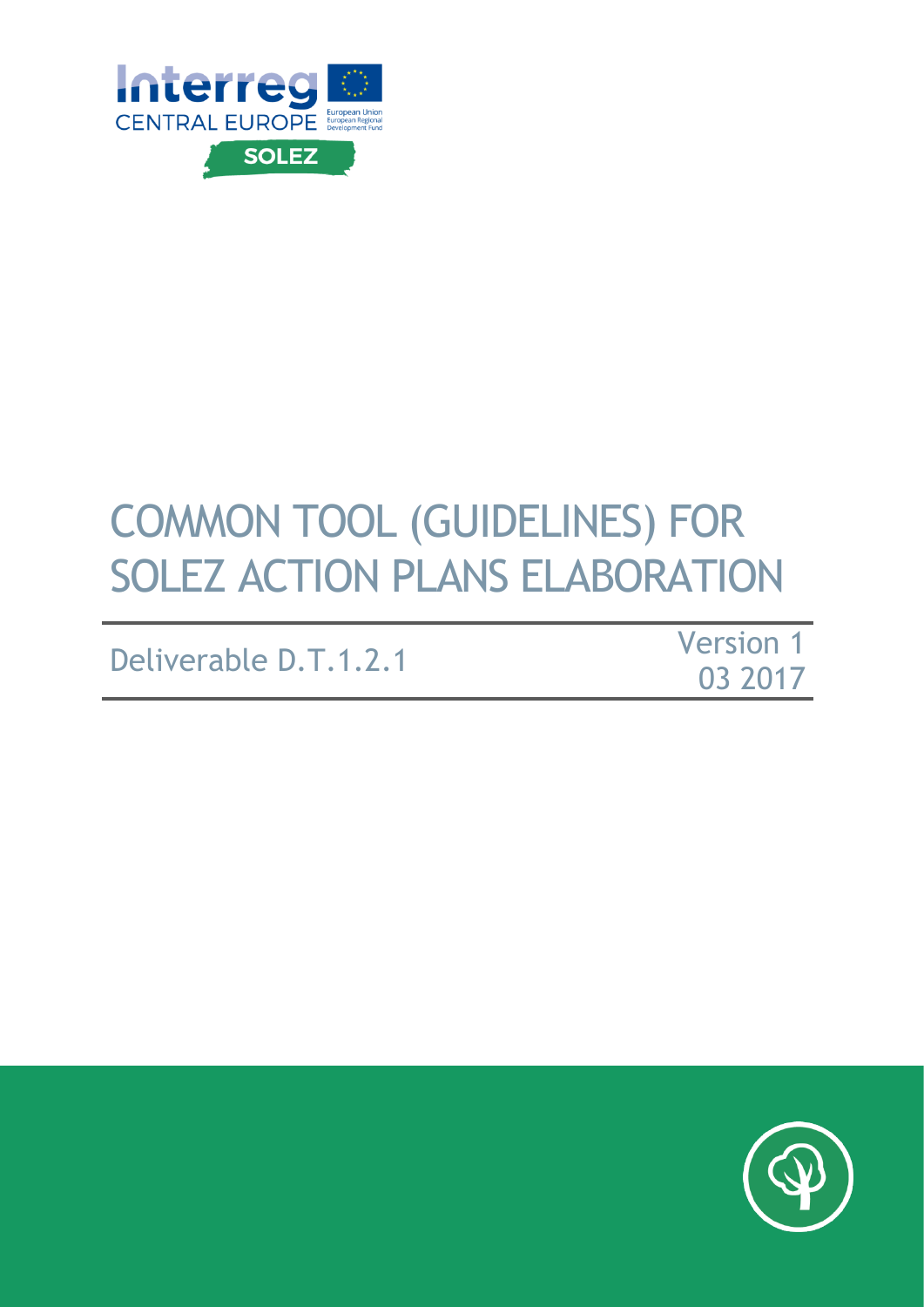



| <b>Author:</b><br>Vicenza                                                                                                                            |                                |  |
|------------------------------------------------------------------------------------------------------------------------------------------------------|--------------------------------|--|
| <b>Version:</b><br>1.0                                                                                                                               | Date of version:<br>01/03/2017 |  |
| Project:<br><b>SOLEZ</b>                                                                                                                             |                                |  |
| Duration of the project:<br>36 Months                                                                                                                |                                |  |
| <b>Project coordination:</b>                                                                                                                         |                                |  |
| Comune di Vicenza                                                                                                                                    |                                |  |
| The sole responsibility for the content of this document lies with the authors. It does<br>not necessarily reflect the opinion of the European Union |                                |  |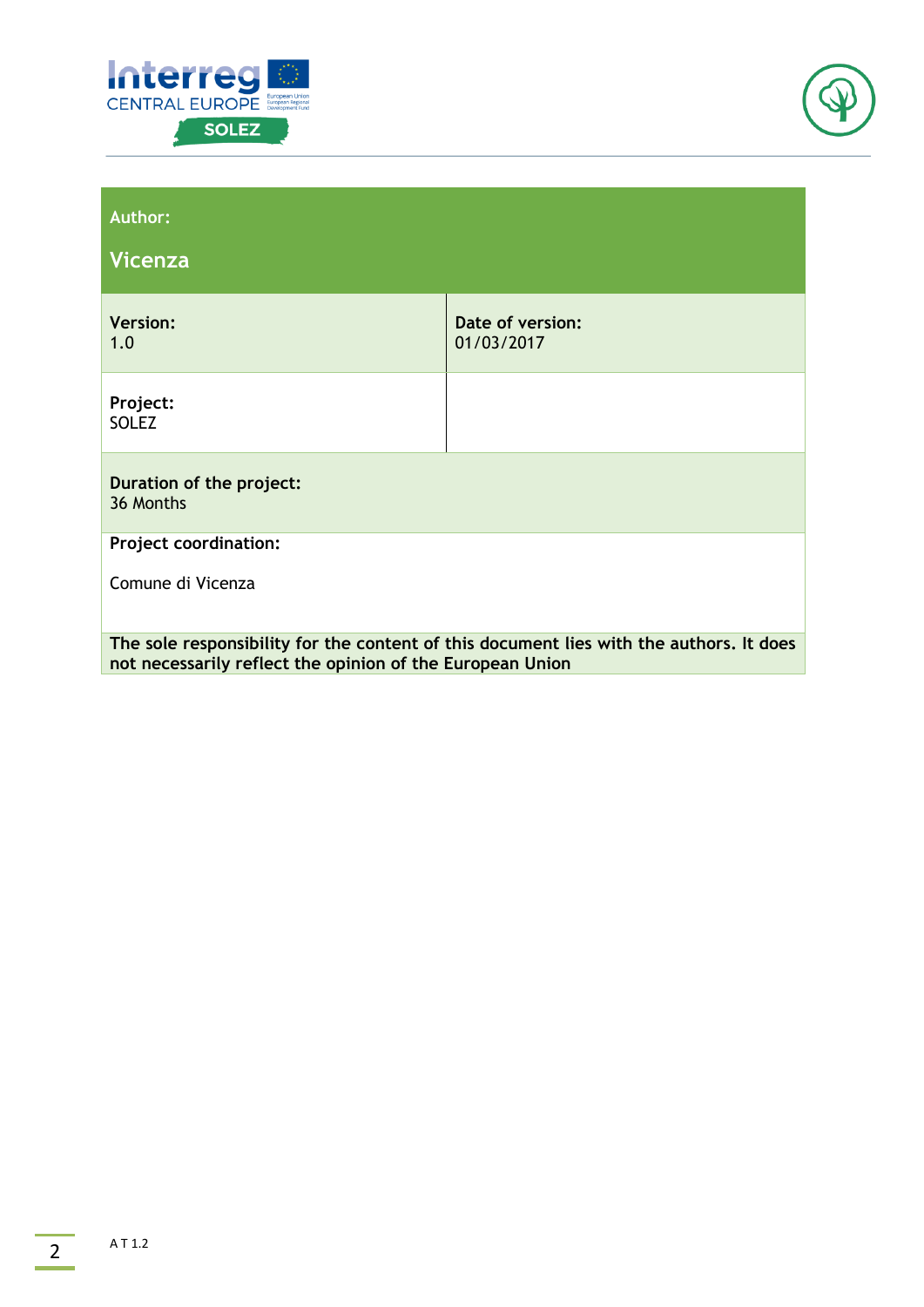



# TABLE OF CONTENTS

#### **Action points***:*

- [Identification of major public actors in FUA by competent departments in charge of mobility and](#page-12-0)  transport planning, land-use planning, environmental protection, public works, etc.
- Identification of urban mobility stakeholders and understanding their role and position in FUA
- Ensure a fair representation of the organizations
- Perform first actions to set up and sign a MoS or a transport Quality Partnerships

[...........................................................................................................................................................](#page-12-0) 13

[2.6 Mobility diagnosis and goals setting for FUA](#page-13-0)....................................................................... 14

#### **Action points***:*

- Understand current traffic and mobility situation (e.g. traffic situation, PM10 limit exceedances)
- Understand the current dynamics of the movement of passenger and freight in FUA
- [Identify and prioritize key problems to be addressed by low-carbon mobility Action Plan in FUA](#page-15-0)
- Translate mobility bottlenecks and problems at FUA level in strategic objectives and goals

| $16$ |  |
|------|--|
|      |  |
|      |  |
|      |  |
|      |  |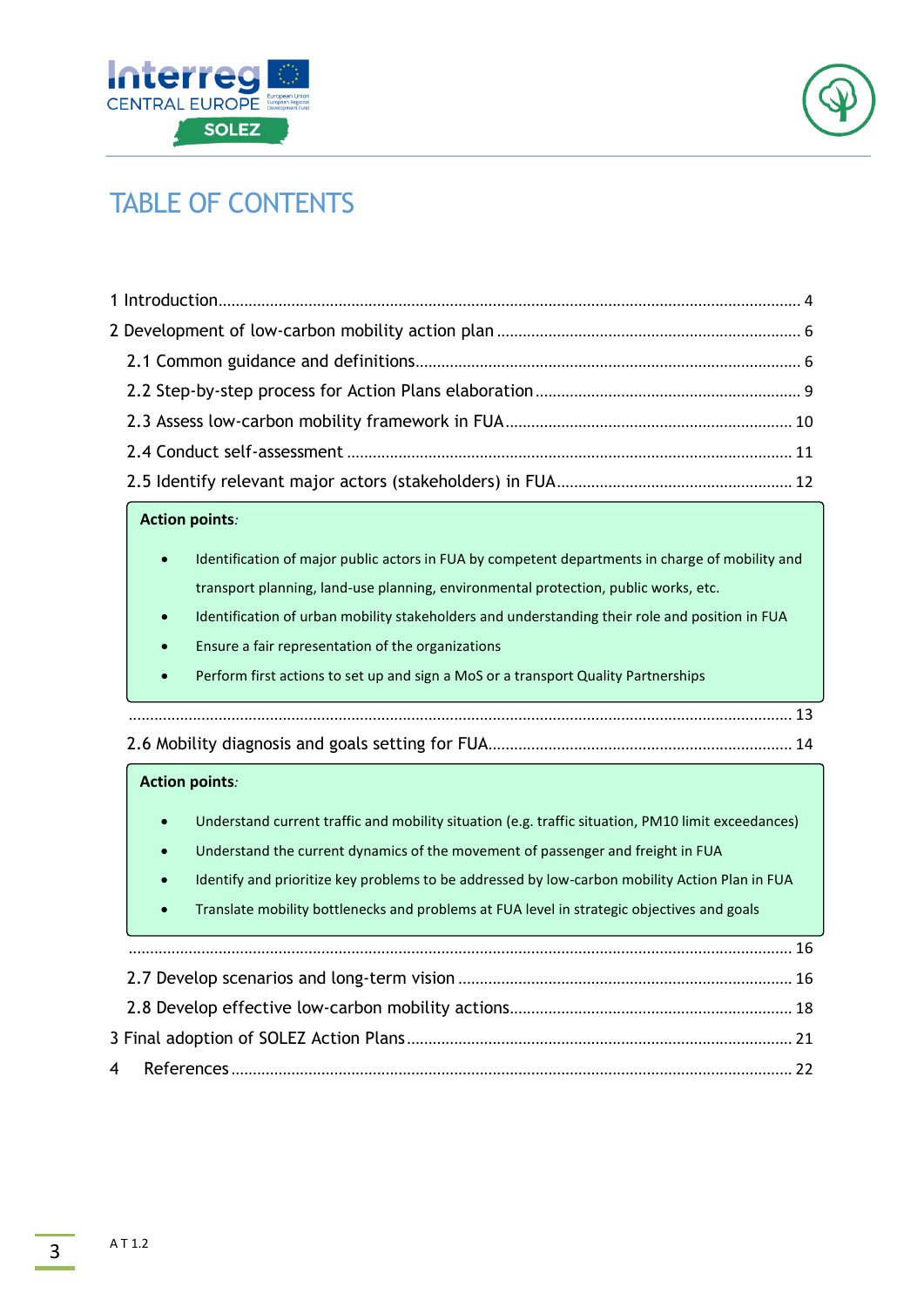



# <span id="page-3-0"></span>**1 Introduction**

This document provides overall and transferable guidelines for SOLEZ Action Plans elaboration within the 8 Functional Urban Areas (FUAs) of the SOLEZ project. Action Plans for the project target FUAs will cover short-medium timeframe and vision identifying a set of low-carbon mobility actions and measures connected with traffic regulation and access restriction schemes (including LEZ, LTZ, etc.), contributing to reduce the negative side effects of these so-called "push" interventions.

A "push" measure is one that is imposed on operators and citizens with a view to influence operational practices (mobility behaviours) such as regulatory constraints (e.g. access restrictions) as well as financial instruments (e.g. road tolls, etc.). In this respect, this document is aimed at guiding competent Local Administrations within the project target FUAs in the elaboration and drawing up of a strategic and implementation-driven transport planning document for defining effective and shared low-carbon mobility actions targeted to short-medium timeframes as well as long term visions.

These actions need to be considered as so-called "pull" interventions being measures designed to encourage more sustainable and low-carbon mobility by offering added-value services, ICT-based applications for smart parking, ICT tool for planning the city bus transport electrification, etc.

The guidelines are based on common and transnationally usable procedures for the elaboration of low-carbon mobility Action Plans at FUA level, defining local based priorities and demand-oriented measures for increasing the effectiveness and acceptability of traffic restriction policies (e.g. LEZ).

This document has been designed following the objective of ensuring overall compatibility and compliance with the most relevant and well-recognized European sustainable mobility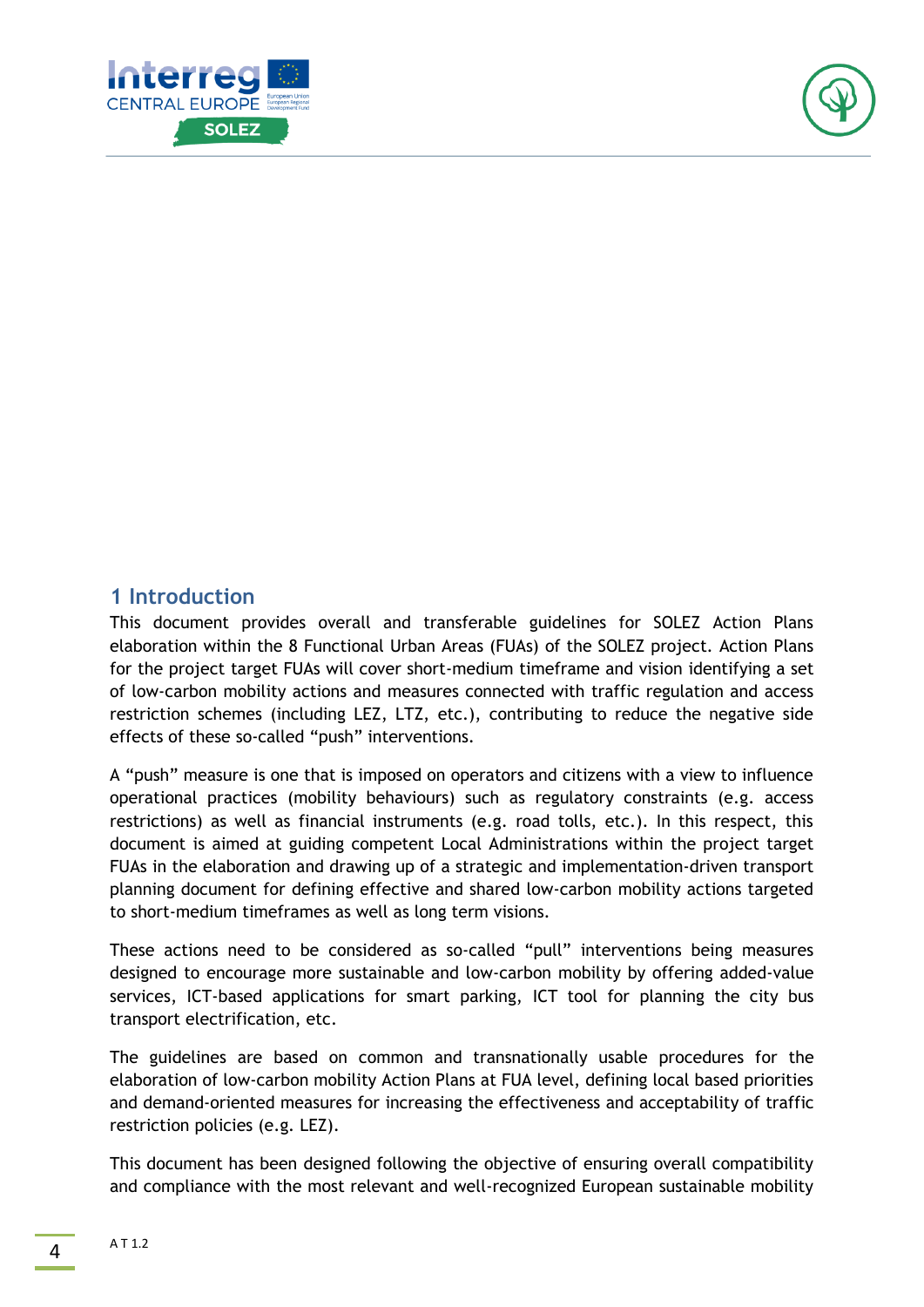



planning guidelines and other existing supporting instruments for planning, designing and implementation sustainable transport measures. SOLEZ Action Plans are expected to contribute to the achievement of EC targets for traffic reduction, improving capacities of Public Administrations for low-carbon mobility planning and increasing acceptability of interventions in the project target FUAs.

Low-carbon mobility Action Plans at FUA level will be elaborated thought the involvement of relevant stakeholders. Stakeholders involvement is strongly suggested within the Action Plans elaboration process enabling to identify and agree potential low-carbon mobility actions and policies connected with traffic regulation and/or access restriction schemes (e.g. LEZ, LTZ, etc.) to reduce the negative side effects of these "push" interventions. Official adoption of Action Plan is an important step. Political representatives should formally adopt SOLEZ Action Plan: the format of adoption and its circumstances will depend on the national/local regulatory framework,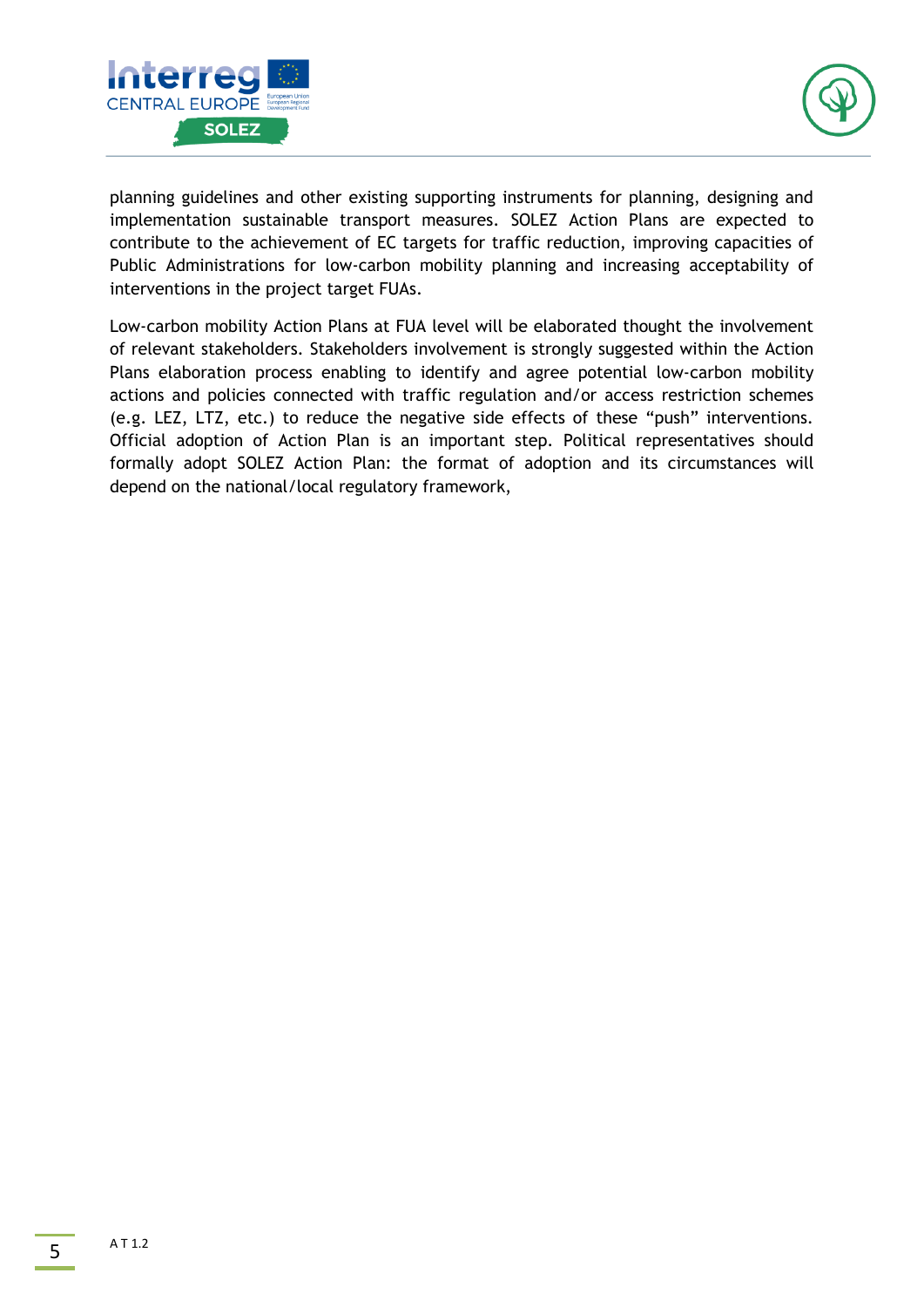



# <span id="page-5-0"></span>**2 Development of low-carbon mobility action plan**

## <span id="page-5-1"></span>2.1 Common guidance and definitions

The need for more sustainable and integrative planning processes in sectors related to urban mobility has been widely recognised. At the European level, Sustainable Urban Mobility Plans (SUMPs) have gained increased recognition and importance as well. The European Commission's Action Plan on Urban Mobility aims at accelerating the take-up of sustainable urban mobility planning in Europe by providing guidance material, promoting best practice exchange, identifying benchmarks, and supporting educational activities for urban mobility professionals. Sustainable urban mobility planning received a further significant push when the EU transport ministers adopted conclusions on the Action Plan on Urban Mobility in Luxembourg on 24 June 2010.

The Council of the European Union "supports the development of Sustainable Urban Mobility Plans for cities and metropolitan areas [...] and encourages the development of incentives, such as expert assistance and information exchange, for the creation of such plans".

In the EU Action Plan on Urban Mobility, there are presented the intentions of the Commission to provide help on how to optimise urban mobility efficiency, including on improving the links between long-distance, inter-urban and urban transport, aiming to ensure efficient 'last mile' low-carbon mobility. It focuses on how to better incorporate passenger and freight transport in local policies and plans and how to better manage and monitor transport flows. In the Freight Transport Logistics Action Plan, "A holistic vision should cover freight transport and pay attention to aspects of land use planning, environmental considerations and traffic management, alongside a number of other factors. Facilitating freight and passenger transport demand management should be an integral part of town planning and offers opportunities for the deployment of innovative ICT-based solutions".

Sustainable urban mobility planning is focused on the level of the urban agglomeration. Nevertheless it is embedded in a wider local and regional framework for planning activities in the field of urban mobility. This includes for example regulations, funding streams or higher level strategies for spatial and transport development (e.g. a regional transport plan, where one exists). It is crucial to assess the impact of the local / regional framework to fully exploit opportunities and avoid conflicts with other competent authorities at a later point. Gain a clear perspective on how regional and national framework will influence the sustainable urban mobility planning process and design of measures.

There is a substantial amount of national guidance that applies more generally to the development of sustainable mobility strategy. Whilst the following information is not exhaustive it provides a good basis for elaborating low-carbon mobility action plans targeted to Functional Urban Areas (FUAs).

Different approaches to sustainable urban mobility planning exist throughout Europe.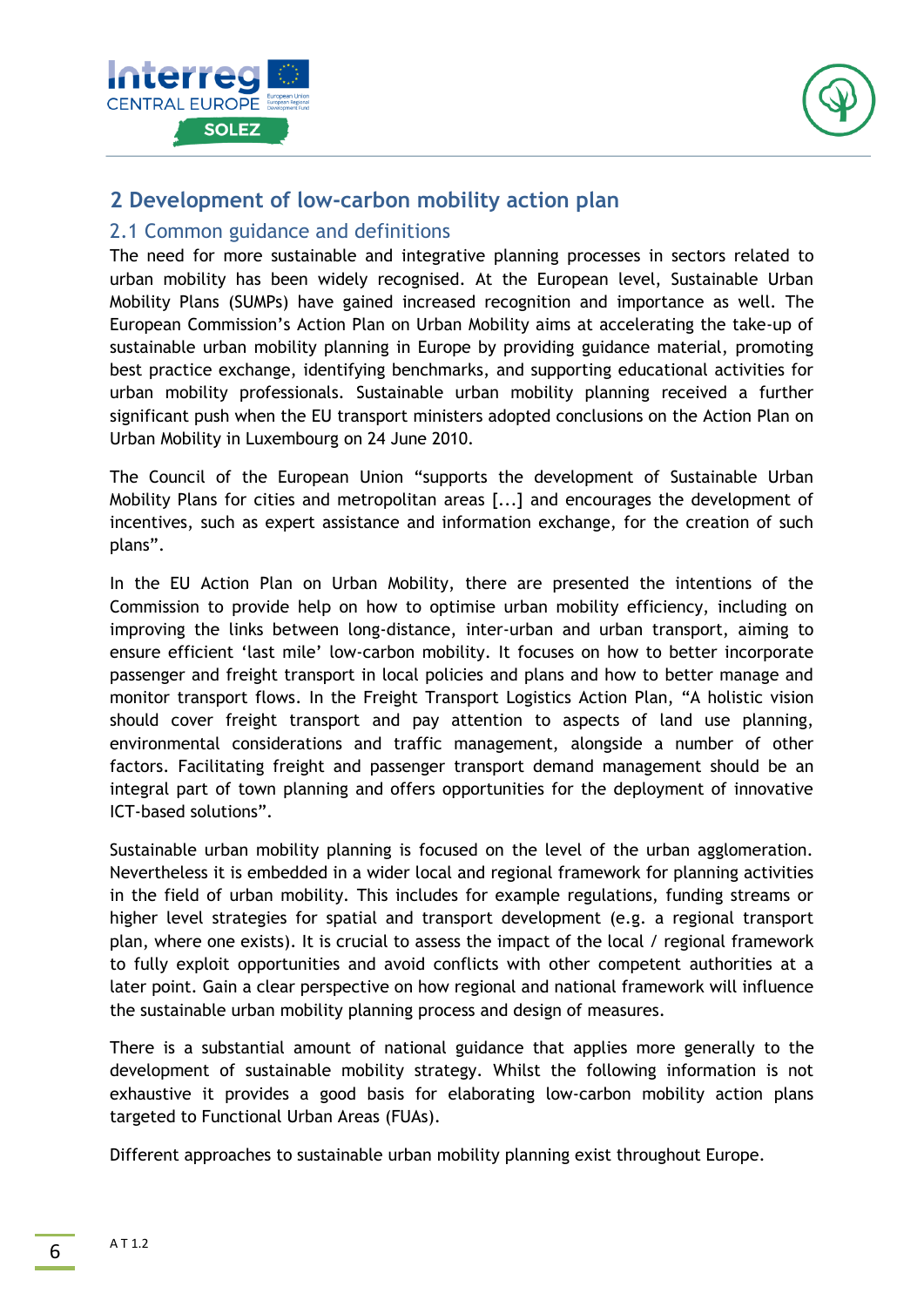



The France and English national guidance is focused on integrated and sustainable mobility systems that supports economic growth, whilst simultaneously reducing adverse impacts on society and environment. In France, it is mandatory for all agglomerations with more than 100,000 inhabitants to develop a Plan de Déplacements Urbains – PDU (the French SUMP). Transport authorities in agglomerations with less than 100,000 inhabitants may choose to develop a PDU on a voluntary basis. In the case of Paris, the Mobility Master Plan (named PDU) was adopted by the Paris City Council in February 2007. The 2007 MMP represents the global transport policy of Paris, integrating largely, for the first time, urban goods movements. The MMP aims at improving air quality and public health, promoting accessibility and social justice, making the city more pleasant, increasing its economic performance. One of the main stated objectives is to reduce car traffic by 40% and greenhouse gas emissions by 60% by 2020. In the case of London, The London Freight Plan (Sustainable freight distribution: a plan for London) supports the Mayor's Climate Change Action Plan and informs future changes to the Mayor's London Plan, transport and environmental strategies.

There is a large list of terms and definitions covering sustainable and low-carbon mobility planning topic. The same applies to the number of approaches found in the related literature.

**Mobility Management** is primarily a demand-oriented approach to passenger and freight transport that involves new partnerships and new tools. The aim is to support and encourage a change of attitude and behaviour towards sustainable modes of transport. The tools of mobility management are based on information, communication, organization and co-ordination. These tools require promotion. Mobility Management, which is both a novel and promising concept to promote sustainable transport, varies from country-to-country both in terms of scope and level of implementation (EPOMM - European Platform on Mobility Management).

**Transportation Demand Management** (TDM), also known as Mobility Management, is a general term for various strategies that increase transportation system efficiency. TDM treats mobility as a means to an end, rather than an end in itself. It emphasizes the movement of people and goods, rather than motor vehicles, and so gives priority to more efficient modes (such as walking, cycling, ridesharing, public transit and telework), particularly under congested conditions. It prioritizes travel based on the value and costs of each trip, giving higher value trips and lower cost modes priority over lower value, higher cost travel, when doing so increases overall system efficiency.

**Sustainable Urban Mobility Plan** (SUMP) is a strategic plan designed to satisfy the mobility needs of people and businesses in cities and their surroundings for a better quality of life. It builds on existing planning practices and takes due consideration of integration, participation as well as evaluation principles. The three elements of a SUMP are as follows:

• Planning (process): the core of the methodology.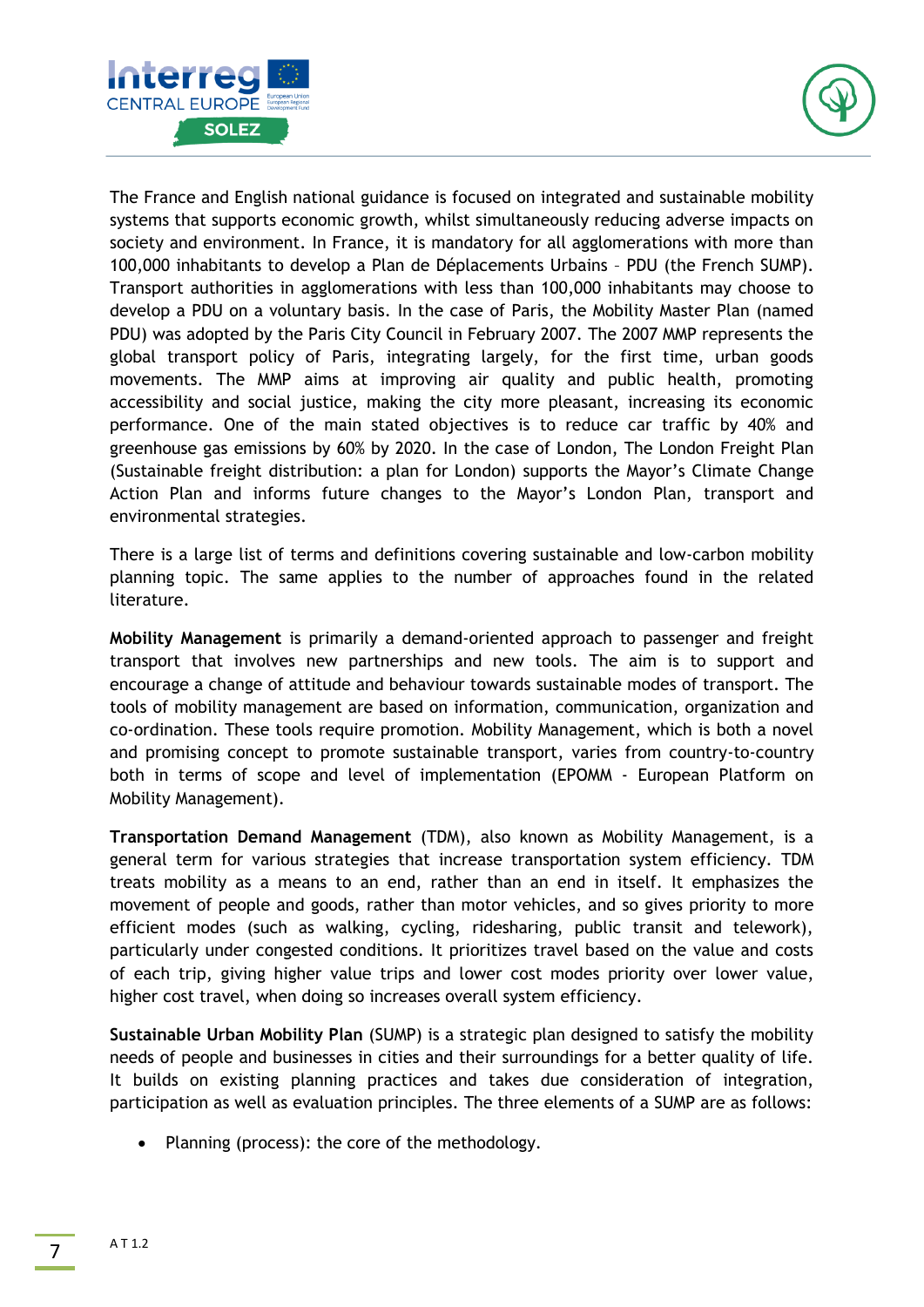



- Plan (content of the document): beyond providing a plan outline, putting focus on actual examples of effective measures.
- Policy (implementation process of the plan and its final appraisal): a new element to facilitate implementation.

ELTIS provides SUMP guidance as well as CIVITAS provides a SUMP e-course. Online version of the SUMP Guidelines "Developing and implementing a Sustainable Urban Mobility Plan" is available on the following website: [http://www.eltis.org/guidelines/sump-guidelines.](http://www.eltis.org/guidelines/sump-guidelines) In the "Guidelines: Developing and Implementing a Sustainable Urban Mobility Plan" ELTISPLUS project, presents an overview of The SUMP cycle. The document (having no special references regarding Freight Transport) structures the SUMP cycle into 11 elements (main steps) and a number of 32 activities detailing specific tasks. While some countries such as the UK (Local Transport Plans) or France (Plans de Déplacements Urbains) may be considered forerunners, the SUMP approach is new or non-existent in other parts of the EU. The benefits and added values of a SUMP need to be communicated to decision-makers, planners and other urban mobility stakeholders in order to convince them of the advantages of using this approach in their own urban context. In general, SUMPs englose chapters dedicated to urban freight transport. Municipalities may consider an SUMP and a UFT (integrated in SUMP or stand alone) as other plans on the urban agenda. It is important to emphasise that sustainable and low-carbon mobility planning is not a completely new planning approach, but that it rather builds on existing planning activities. But it is possible that in the future climate, economic, technical and informational challenges the innovative aspects to really enter into a new dimension.

**Mobility Master Plans** (MMPs) are intended to represent the global transport policy of a large municipality, including urban goods movements. MMPs aim to improve air quality and public health, promote accessibility and social justice, making cities more pleasant and increasing economic performance. In the UK, the equivalent document is the Local Transport Plan, drawn up by towns and cities, either individually or (where the towns and cities work closely together) on a pooled basis.

A **Freight Strategy** represents both an expression of the cumulative understanding of freight issues within an authority and an action plan of schemes and measures designed to meet the objectives of promoting efficient and sustainable freight movements. Importantly those objectives should complement all other local transport plan objectives. On occasions strategies and actions for freight and public transport are developed separately and can often contain conflicting policies. Within a Freight Strategy, authorities should include an analysis of synergies and conflicts with other policies both within other areas of the local transport plan and other planning policies.

With "bus priority" measures now a familiar sight in many towns and cities, urban areas provide an ideal opportunity to review "goods vehicle priority". There may be many opportunities where greater use could be made of priority lanes by allowing goods vehicle access without prejudicing the efficiency of public transport (multimodal transport lanes). This should, of course, be judged on a case by case basis. Where bus priority measures use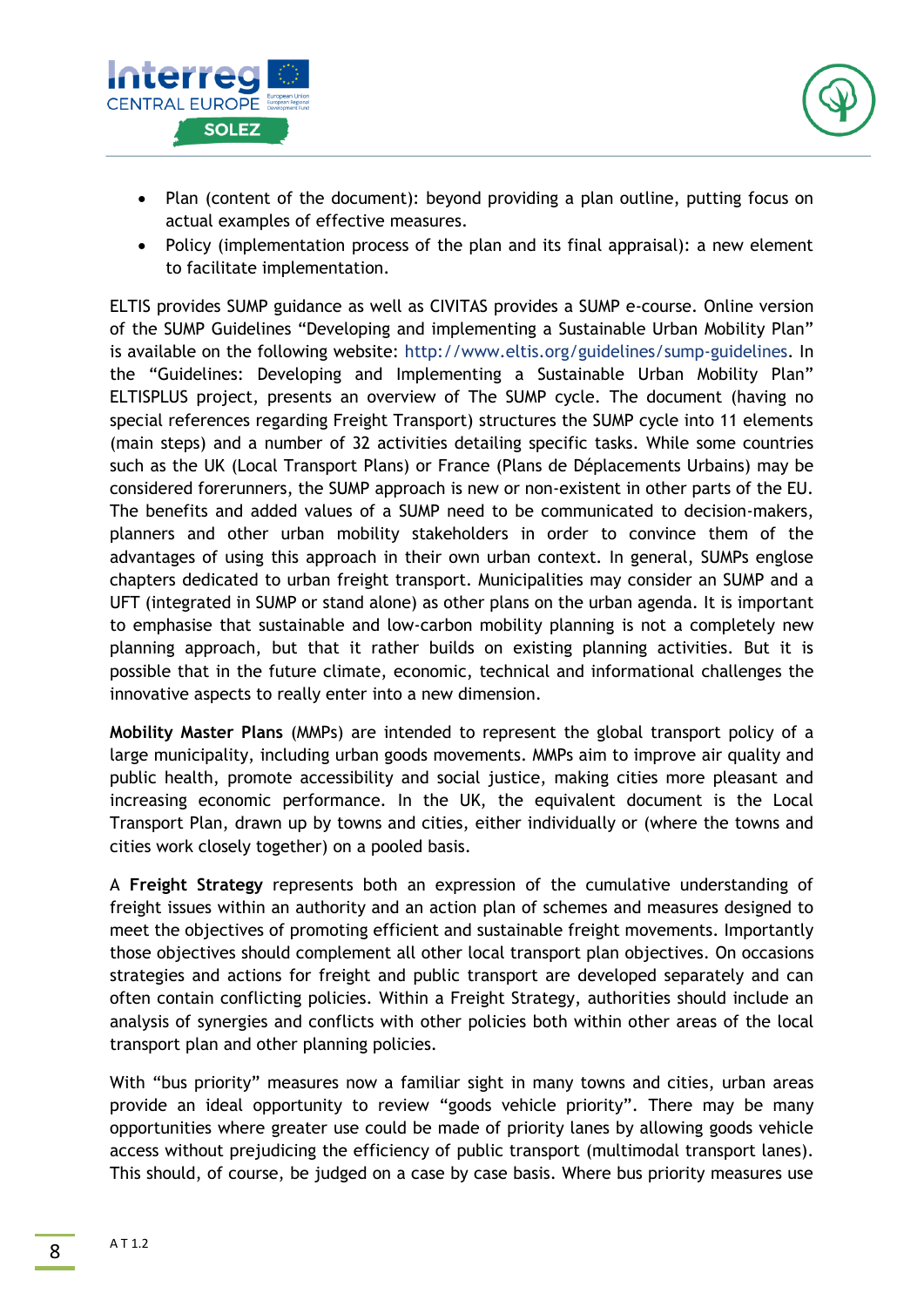



existing road space, goods vehicles are often accorded the same low priority as the private car. Through partnership, rather than confrontation, better use can be made of road space in urban areas allowing both public transport and goods vehicles to operate more efficiently and sustainably. Taking into account the potential synergies between passenger transport and freight transport in urban areas, and the fact that in the passenger transport the use of "urban mobility plan" concept is usual, may be a reason to use the term "Urban Freight Mobility plan" (UFM) as a synonym for "Urban Freight Transport plan" (UFT).

The following chapters describe in detail the steps proposed by the SOLEZ project without neglecting the integration of SUMPs with passenger transport, aimed to support Public Administrations in the elaboration of low-carbon mobility action plans targeted to FUAs, integrating push and pull measures in a unitary vision, congruent with other relevant transport sectors plans, policies and strategies.

# <span id="page-8-0"></span>2.2 Step-by-step process for Action Plans elaboration

This document is aiming at developing effective strategies and common approaches to elaborate low-carbon mobility planning in the project target FUAs and beyond. According with also the well-recognized ELTISplus "Guidelines. Developing and Implementation a Sustainable Urban Mobility Plan" (January 2014), this document provides a common and smart step-by-step process addressed to Public Authorities which are planning to draw up low-carbon mobility Actions Plans at FUA level.

The main steps for the elaboration such low-carbon mobility Action Plans are indicated as follows:

- **Step 1**: Assess low-carbon mobility framework in FUA
- **Step 2**: Conduct self-assessment
- **Step 3**: Identify relevant major actors (stakeholders) in FUA
- **Step 4**: Mobility diagnosis and goals setting for FUA
- **Step 5**: Develop scenarios and long-term vision
- **Step 6**: Develop effective low-carbon mobility actions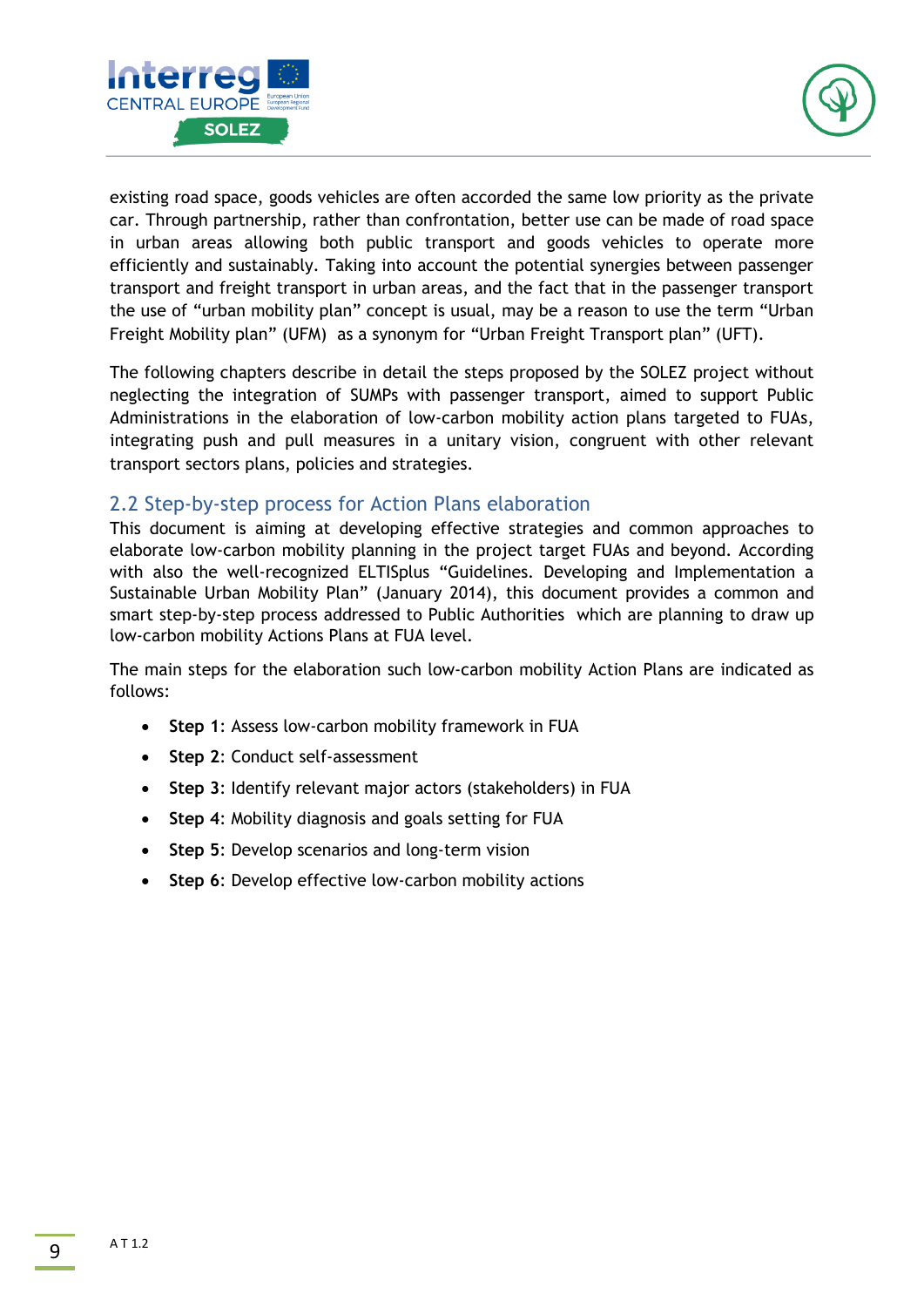





*Figure 1*: SOLEZ step-by-step process for the elaboration of low-carbon mobility Action Plans

# <span id="page-9-0"></span>2.3 Assess low-carbon mobility framework in FUA

The first step for the development of low-carbon mobility Action Plan is the definition of the overall low-carbon mobility framework in FUA. Objective of this first step is the definition of **baseline scenario** regarding actual transport and mobility framewok conditions at FUA level in terms of legislative and regulatory framework, transport and mobility planning framework, sustainable transport modes in operation and/or planned, passenger and/or freight transport partnerships, etc.

Before starting to point out any action and "pull" measure for increasing effectiveness and acceptability of traffic restriction policies in the context of FUA mobility planning, it is quite important to **assess overall low-carbon mobility framework in municipalities of FUA** (with specific focus on main cities in terms of number of inhabitants as well as being main traffic and mobility attractor). In this respect, Public Authority leading the task of Action Plan elaboration is recommend to set-up a preliminary assessement of the current situation regarding regulatory constraints and obligations for the implementation of access restriction schemes in FUA, relevant transport and mobility strategic plans in place and under development (including any pull measure already "in agenda" in strategic transport documents approved by Local Administrations), low-carbon passenger and freight mobility services in operation in FUA municipalities as well as Quality Partnerships.

All above planned and/or ongoing solutions are aimed at promoting environmentally sensitive, economic and energy efficient transport to serve the needs of business and the wider community.

Once defined and assessed overall low-carbon mobility framework in FUA, Public Authority "leading the task" will be in the position of having a complete and exhaustive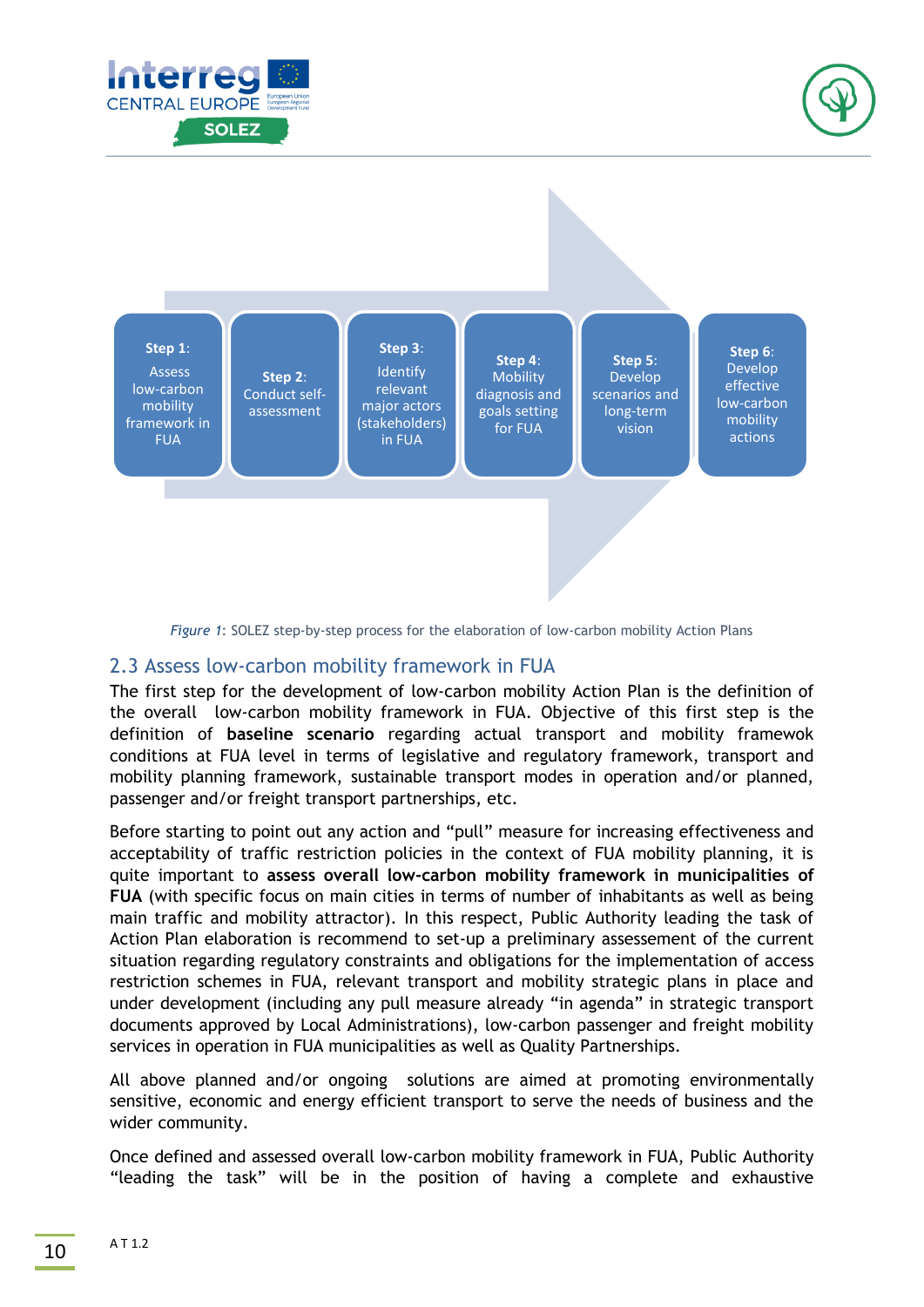



understanding of transport and mobility framework at FUA level in order to conduct a selfassessemnt at the beginning phase identifying critical factors (enablers and barriers) for a successully planning and implementation of low-carbon mobility policies enabling to wellbalancing pull and push mobility actions and schemes.

#### **Action points***:*

- Understand the current vision of the cities in FUA regarding low-carbon mobility aspects
- Assess the current situation regarding regulatory constraints and obligations for planning and implementation access restriction schemes in FUA
- Assess the current situation regarding any pull measure "in agenda" in strategic transport and mobility documents (including energy plans) approved by Public Authorities in FUA
- Assess the current situation regarding low-carbon passenger and freight mobility services in operation in FUA as well as existing passenger or freight quality partnerships (including MoS)

# <span id="page-10-0"></span>2.4 Conduct self-assessment

The second step for the development of low-carbon mobility Action Plan in FUA is to conduct a self-assessment by Public Authority "leading the task", **identifying potential drivers and barriers**, which may support the process of consolidating the vision and defining strategic objectives at FUA level.

A common challenge for planners in local administrations who support sustainable mobility planning is to convince decision makers of the benefit of this approach. If there is no "champion" available on the local level, it can be hard work to convince the right politicians to become supporters of developing low-carbon mobility Action Plans at FUA level, by showing the challenges and problems the city faces if nothing is changed, to stress the benefits generated by the adoption of a combination of push and pull measures in FUAs**.** This is particularly challenging as the full impact of a sustainable mobility plan only becomes visible after a longer time-span than the electoral cycle. It may be helpful to point to the option of including "quick win" solutions in the Action Plans, which may help to generate a positive response among citizens and key stakeholders in the short-term at FUA level.

Depending on the national and local context, a legal obligation can be the driving force for developing low-carbon mobility Action plan in FUAs. Nevertheless real commitment is needed to make it a truly sustainable and effective plan. At the beginning of sustainable mobility planning process, it is necessary to determine potential to elaborate a successful action plan. This depends on many internal and external factors that provide an overall framework for the planning and implementation of access restriction schemes. Many internal and external factors can influence overall framework for the planning process and Plans implementation. The current positive vision of a city regarding sustainability aspects (e.g. limiting urban sprawl by transforming brownfield land) is a favourable factor. **SWOT**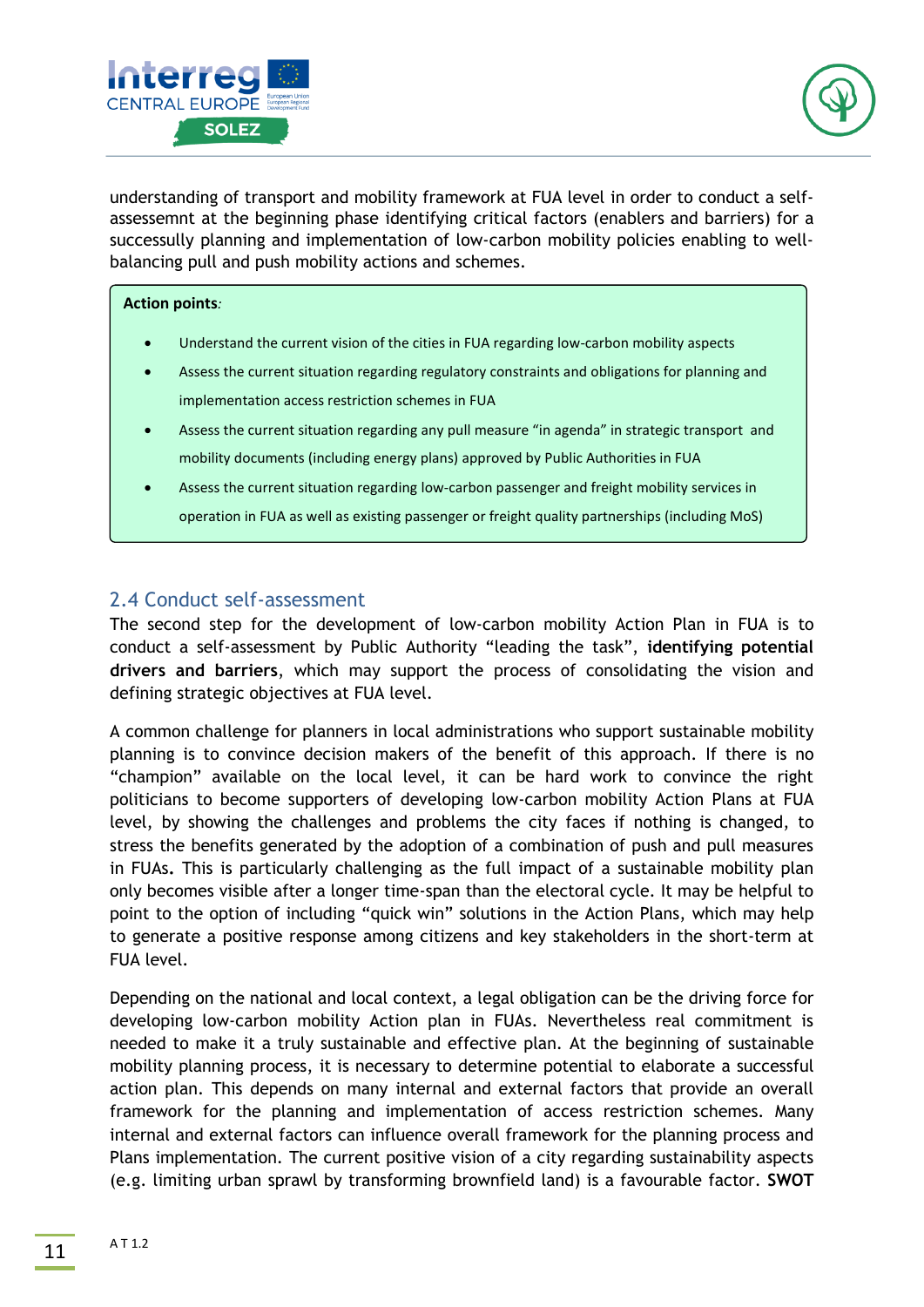



**analysis** at the beginning of the planning process enables to identify strengths and weaknesses, threats and opportunities as well as the critical factors of success that may offer a first indication on the potential to run a successful low-carbon mobility planning process.

The analysis of the **barriers** for passenger and freight traffic may reveal contextual factors (e.g. economic, institutional, financial, etc.) or process related factors (e.g. bureaucracy). SWOT analysis will enable to determinate institutional, legal and financial barriers that might affect the whole planning process as well as **drivers** that can support the development process for Action Plans setting. The outcome of self-assessment by SWOT analysis does not necessary have to make public.

"Promoter" Public Authority is recommended to carry out a SWOT analysis at the beginning of the planning process - before stakeholders' involvement - in order to clearly define internal and external key factors to be considered for the elaboration and adoption of lowcarbon mobility Action Plans.

#### **Action points***:*

- Perform SWOT analysis in order to assess potential drivers and barriers for low-carbon mobility initiatives (push and pull measures) setting and adoption in FUA Action Plans
- Elaborate a first estimation of potential barriers and drivers that might negatively affect (barriers) or positively support (drivers) the elaboration and adoption of FUA Action Plans

# <span id="page-11-0"></span>2.5 Identify relevant major actors (stakeholders) in FUA

The third step for the development of low-carbon mobility Action Plan in FUA is to timely and effectively engage relevant major actors in mobility and transport sector at FUA level, **identifying urban mobility stakeholders and understanding their potential role and position in the process**.

This is an important condition to achieve the overall goals of sustainable and low-carbon mobility planning in FUAs. This can help to identify possible conflicts and coalitions between stakeholders as well as how these in turn may affect your planning process in terms of geographical coverage, policy integration, resource availability as well as overall legitimacy. This is required to develop appropriate ways to deal with dominant or weak stakeholders as well as with intermediary positions.

Stakeholder cooperation and policy integration are fields that need to be addressed in this phase, which should be concluded with an agreement on the work plan and management arrangements.

The role of **public actors** in terms of merchandise transport and mobility solutions is essential for facilitating passenger and freight movements that should be in the same time fluent, effective and environmentally, economically and socially friendly. It is important to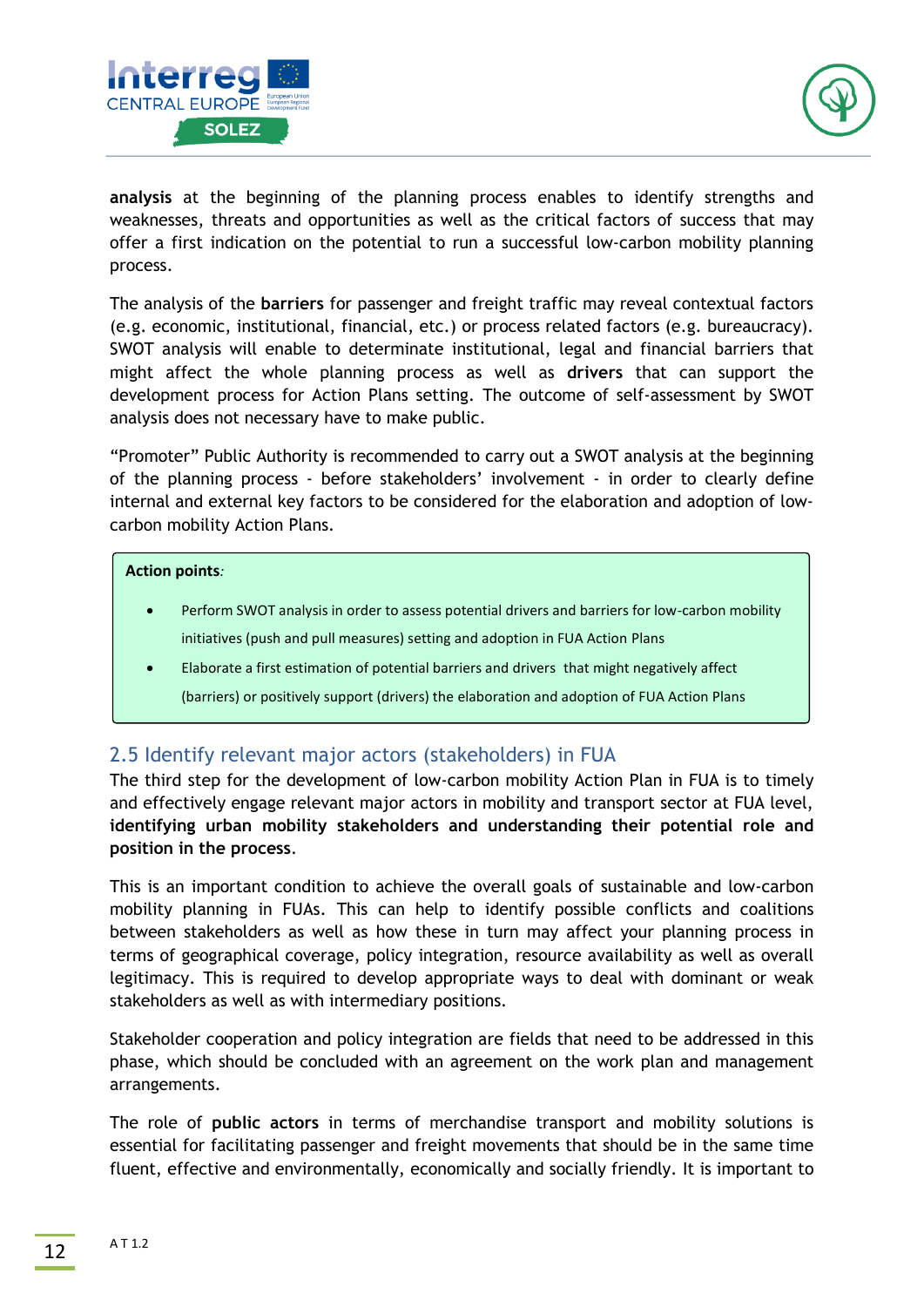



identify coordination requirements and potential across all relevant policy domains at FUA level especially in areas most closely related to mobility (including land use, energy, environment, social inclusion, economic development, health and safety). Regular communication and exchange among Public Authorities of target FUA is recommended by the involvement of different competent departments in charge of mobility and transport planning, land-use planning, environmental protection, public works, etc.

On the other hand, "promoter" Public Authority ("leading the task") needs to involve local stakeholders including private businesses, business associations as well as civil society organisations.

The overall engagement strategy for the elaboration and adoption of low-carbon mobility Action Plans at FUA level has to address four main questions, which need to be considered at the beginning:

- Why is the engagement process being undertaken?
- Who should be involved in the decision-making process?
- How will engagement be undertaken?
- When should different activities take place?

Based on the extensive process of consultation with all involved stakeholders, Public Authorities elaborating Action Plans might formalize and sign a **medium-term agreement**  among the involved parties by a Memorandum of Understanding (MoS) and/or a transport Quality Partnership in which the involved parties formalize their commitment to adopt low-carbon mobility actions aimed at supporting the program of minimizing energy consumption and pollutant emissions at FUA level.

Detailed information on stakeholders' engagement approaches and techniques will be defined in the SOLEZ common tool for passenger and freight transport stakeholders involvement at FUA level.

#### <span id="page-12-0"></span>**Action points***:*

- Identification of major public actors in FUA by competent departments in charge of mobility and transport planning, land-use planning, environmental protection, public works, etc.
- Identification of urban mobility stakeholders and understanding their role and position in FUA
- Ensure a fair representation of the organizations
- Perform first actions to set up and sign a MoS or a transport Quality Partnerships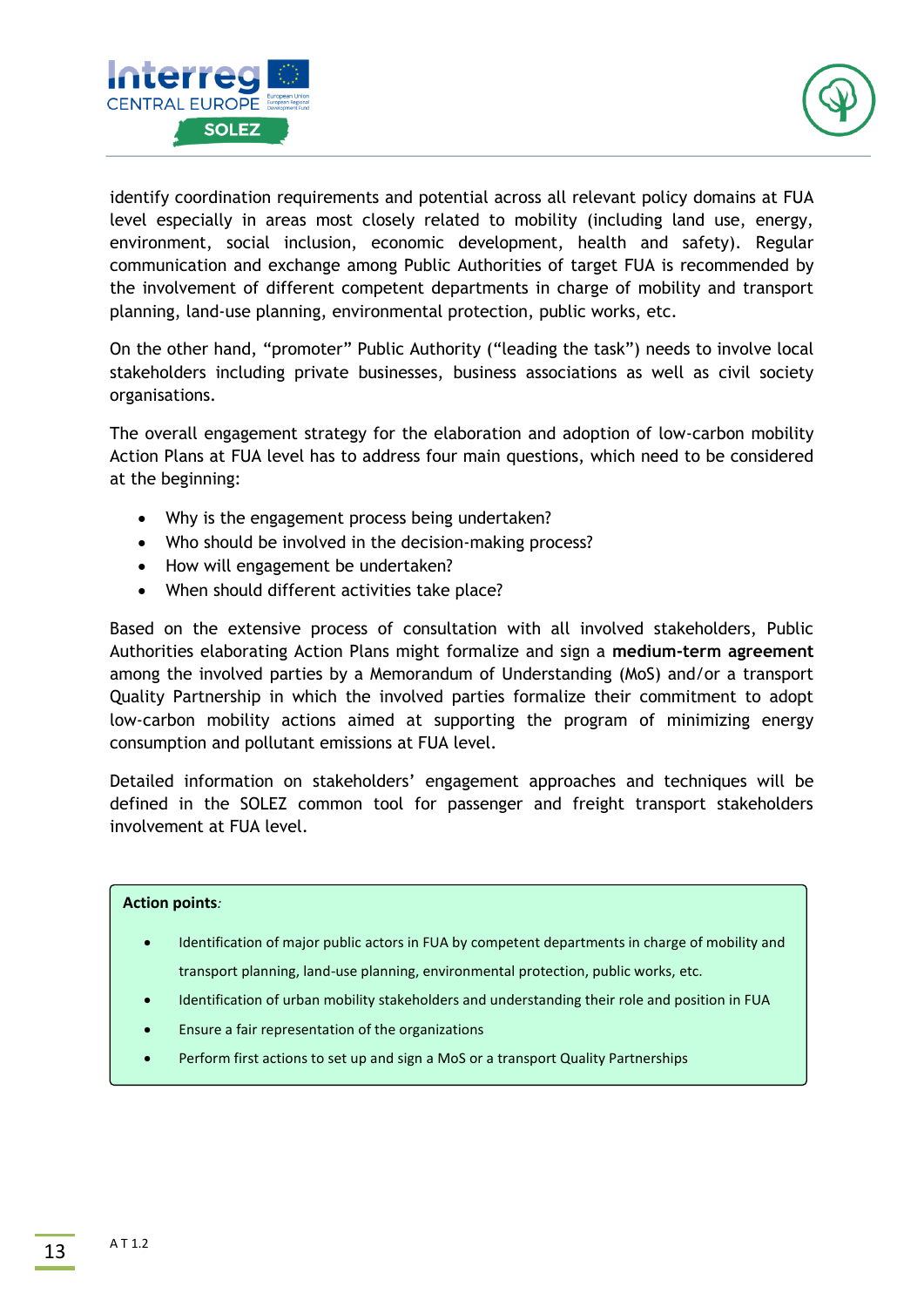



# <span id="page-13-0"></span>2.6 Mobility diagnosis and goals setting for FUA

The fourth step for the development of low-carbon mobility Action Plan is to carry out passenger and freight mobility diagnosis helping to **understand the current traffic and mobility situation** and related issues hindering effective mobility in target FUA. This will enable to define appropriate low-carbon mobility policies well-addressing local constraints, mobility patterns and identified problems.

The analysis should be as comprehensive as possible but also needs to be manageable with the given resources and timelines. A quantified review of the current status of important mobility and transport developments (e.g. traffic situation, accessibility of services and transport facilities, road safety, public transport services,  $PM_{10}$  and  $PM_{2,5}$  limit exceedance days, etc.) in the urban agglomeration of the main municipalities of FUA should be undertaken as well. Since a commonly accepted definition of the "urban agglomeration" will probably never exist, the most suitable spatial coverage needs to be agreed on by the stakeholders concerned. On the one hand, the area for which the respective local and regional authorities are responsible needs to be taken into consideration.

Actual traffic and mobility patterns need to be taken into account as well, covering the functional agglomeration. Anticipation of a political-level agreement on a suitable planning perimeter and responsibilities is an essential requirement for the Action Plans elaboration.

Baseline data may be obtained by activities of desk research, field survey (e.g. survey for flow generators, traffic counting, etc.), statistical analysis of data and identification of criticalities.

This work phase will be focus on desk research activities aimed at collecting, from certified and reliable sources information and data necessary to understand the current dynamics of the movement of passenger and freight in the investigated area of target FUAs. This activity involves the acquisition and analysis of relevant documentation and statistical information available by the competent Local Authorities, Institutes/Research Societies, Chamber of Commerce, Trade Associations, Universities, etc. To complete or integrate the collected basic data and information, it may be important to carry out specific field surveys or automatic traffic counting (by inductive loops).

Qualitative and quantitative analysis will enable to draw a comprehensive picture of the mobility phenomenon in FUA (e.g. localisation of main black spots, main road network corridors used by commuters within FUA, transport corridors characterized by high levels of traffic congestion, etc.) and identify main bottlenecks that characterize passenger and freight mobility at FUA level.

Qualitative and quantified **review of the current status of mobility in FUAs** should be provided by: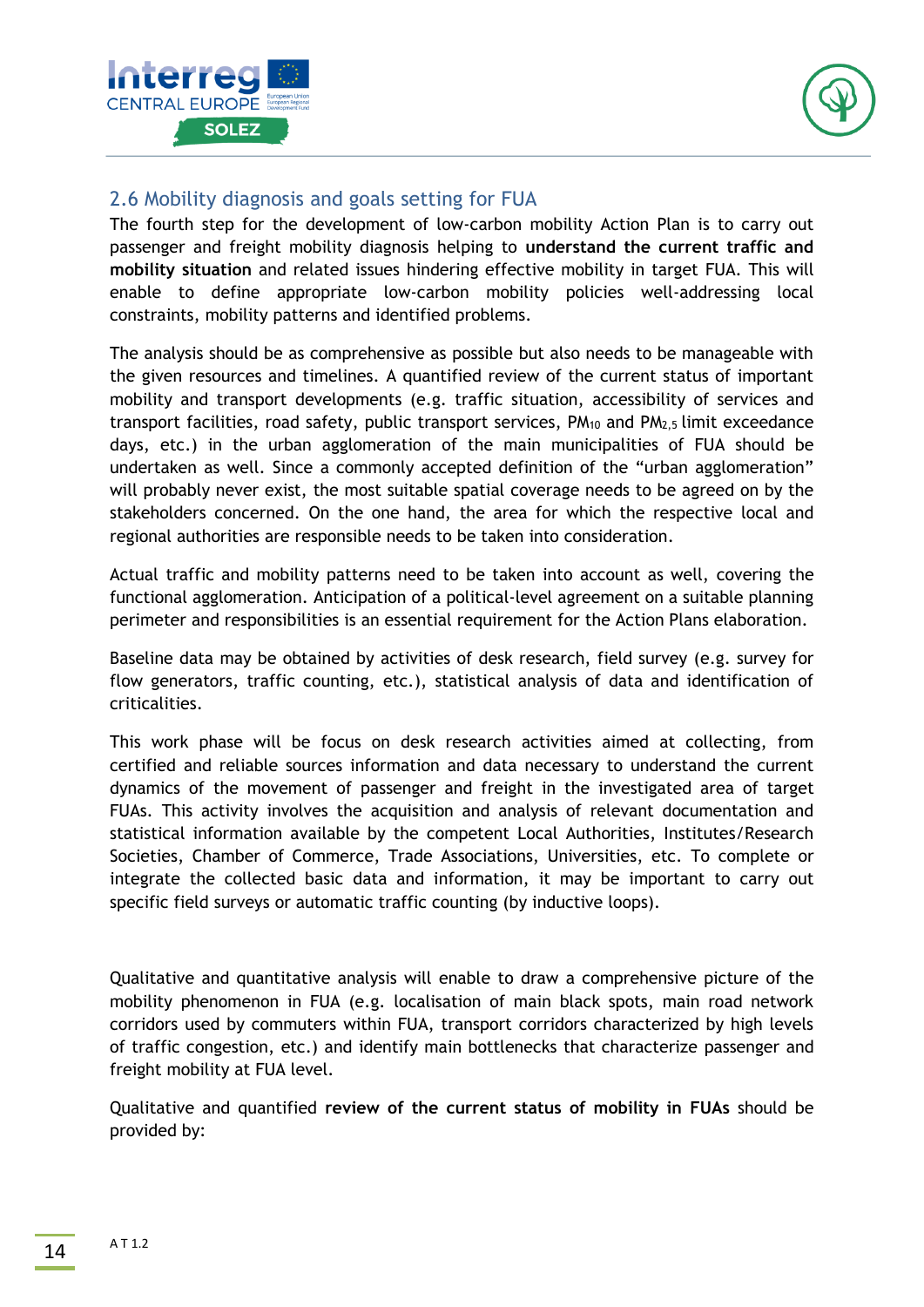



- preparing a list of deficits, problems and opportunities that relate to urban transport and mobility (e.g. services' accessibility, traffic safety, climate protection, land-use patterns, etc.);
- developing a better understanding of what is really needed to know in order to enhance the low-carbon mobility planning phase for Action Plans development at FUA level;
- selecting suitable indicators that describe the status of transport and mobility in FUA;
- identifying and prioritising key problems to be addressed by low-carbon mobility Action Plan.

The comprehensive mobility diagnosis at FUA level will enable to identify main bottlenecks and problems to be faced at FUA level by planning and implementing traffic restriction schemes and other restrictive policies for passenger and freight transport (push measure) in combination with added-value transport services as well as ICT-based mobility management systems (pull measures).

"Promoter" Local Authority who are leading low-carbon mobility Action Plan elaboration, is recommended to further **translate identified mobility bottlenecks and problems at FUA level in strategic objectives and achievable goals** addressed to reach a more environmental, economic and societal sustainability of passenger and freight mobility in FUA. In this respect, goals setting and strategic objectives definition has to be coherent with national/regional/local strategic objectives pointed out in strategic transport and mobility planning documents including SUMPs, Mobility Master Plans, Urban Mobility Plans, Sustainable Energy Action Plans, Agenda21, etc.

Public Authorities are expected to build their FUA Action Plans on the framework informed by the national goals and challenges, relevant regional objectives, local goals and strategic objectives.

Local goals and strategic objectives should be in the form of desired outcomes addressed to difference timeframes and should look outside the transport agenda to wider corporate priorities.

Sustainable and low-carbon mobility needs to be considered as the balanced management of the economic, environmental and social issues affecting passenger and freight transport that:

- complies with or environmental standards, regulations or targets aimed at reducing emissions of climate change gases, improving air quality and minimising impacts from accidents, spillages or wastes;
- ensures passenger and freight is run efficiently, reduces unnecessary journeys, minimises journey distances and maximises loads with effective planning and operation;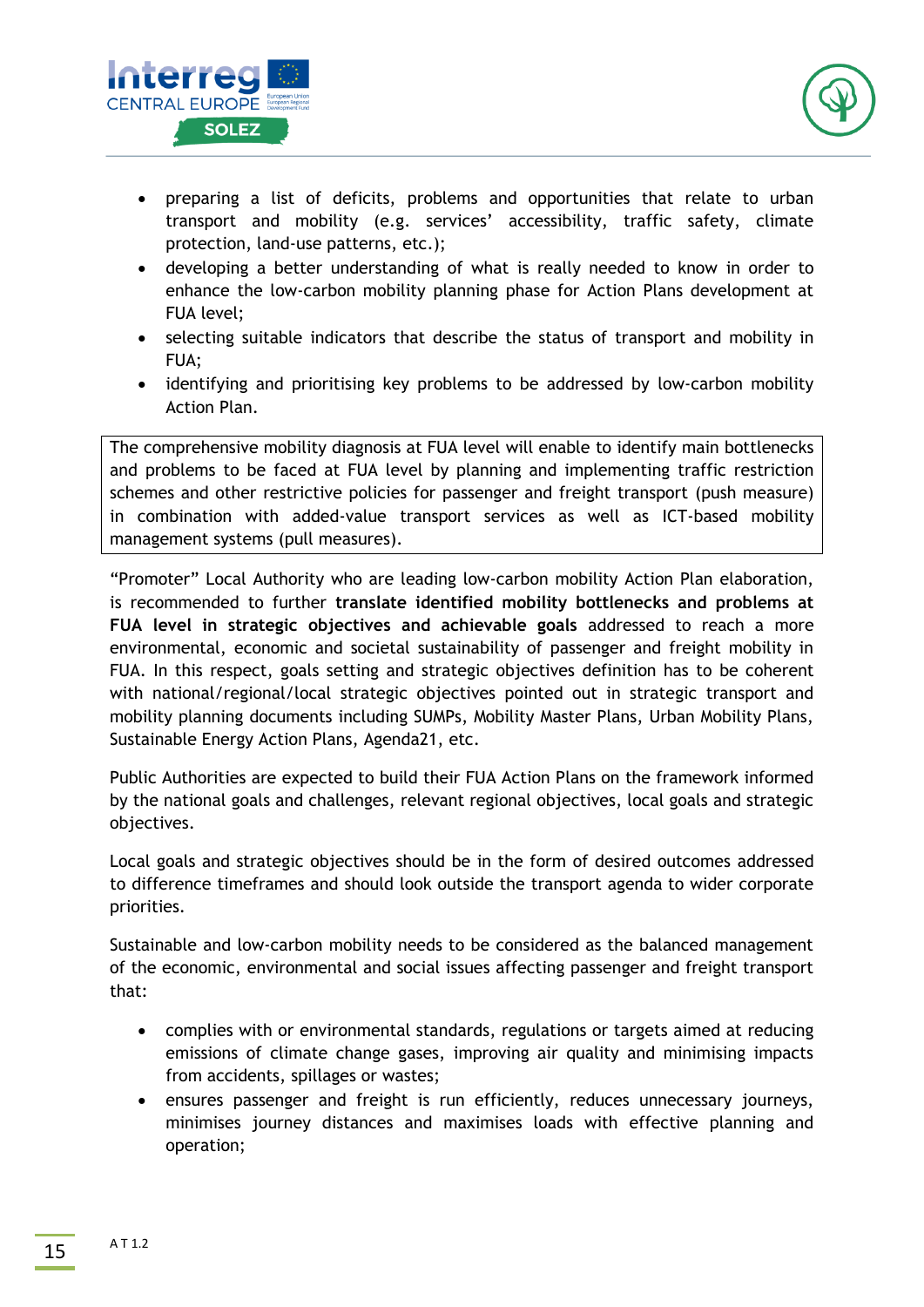



- complies with labour, transport and human rights standards and regulations ensuring that employees and communities can function in a healthy and safe environment;
- minimises the negative impacts of passenger and freight activities on local communities.

#### <span id="page-15-0"></span>**Action points***:*

- Understand current traffic and mobility situation (e.g. traffic situation, PM10 limit exceedances)
- Understand the current dynamics of the movement of passenger and freight in FUA
- Identify and prioritize key problems to be addressed by low-carbon mobility Action Plan in FUA
- Translate mobility bottlenecks and problems at FUA level in strategic objectives and goals

### <span id="page-15-1"></span>2.7 Develop scenarios and long-term vision

The fifth step for the development of low-carbon mobility Action Plan at FUA level is to develop scenarios and long-term vision towards the achievements of set goals and strategic objectives, according with strategic transport planning documents as well as actions already in policy agendas.

The definition of the geographical area covered by low-carbon mobility Action Plans and the right timing, in co-relation with time availability of resources and dynamics of stakeholders' involvement are other key factors for success. SOLEZ Action plans should cover common timeframes as follows:

- short-medium term (1-5 years),
- long-term vision (10 years).

**Short-medium timeframe** (1-5 years) cover "quick wins" actions and policy measures to be planned and implemented in reasonable timelines enabling to achieve tangible results. This represents the target timeframe of SOLEZ low-carbon mobility Action Plans that should include push and pull actions to be delivered by involved municipalities of FUA within the project timeframe or shortly beyond.

On the other hand, definition of an ambitious **long-term vision** (10 years) for future transport and mobility system in FUA is recommended to effectively address main challenges and expectations for smarter and sustainable mobility for passenger and freight in "smart" cities and regions in EU.

Low-carbon mobility Action Plans at FUA level should be based on both "quick wins" solutions targeted to short-medium term as well as "ambitious" mobility strategies in FUA targeted to long-term vision covering all transport modes, passenger and freight, walking and cycling, parking, etc.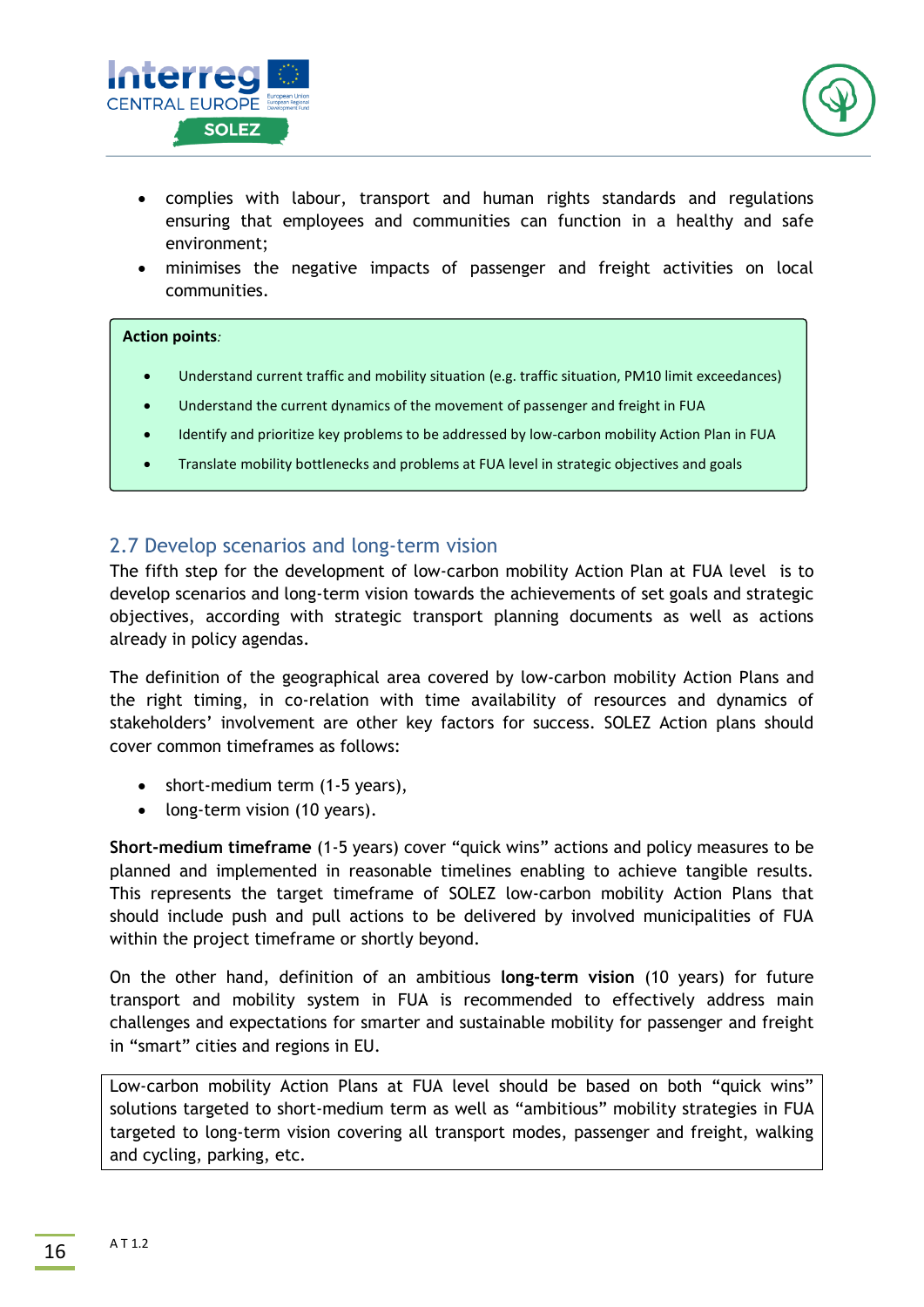



The "quick win" solutions should be mostly short-term measures that can be quickly implemented, having good visibility, contributing to reach strategic objectives and benefiting of funding streams.

Long-term vision should identify strategic choices for passenger and freight transport investment and demand management strategies and measures under the three sustainability-oriented headings:

- environment,
- economy,
- society.



*Figure 2*: Sustainability-oriented headings of low-carbon mobility framework

Policy scenarios should assess interdependencies between sectoral trends: transport, land use, environmental, economic development, demography, etc., identifying in a basic way synergies, potential for integration as well as negative effects of sectoral trends. Appropriate techniques such as modelling are indicated to support scenario development and appraisal. Traffic modelling techniques can effectively support to set future mobility scenarios because they could work with interoperable modules covering selected aspects of transport and mobility or other relevant policy fields. On the other hand, a smarter and cost-effective solution can be successful experiences for similar urban and regional contexts, likely impacts from other modelling studies and design solutions.

The development of low-carbon mobility scenarios in FUAs to be include in the Action Plans should be undertaken not only internally to the competent Public Authorities but most important through a **constructive dialogue with local stakeholders** discussing and agreeing on shared mobility strategies.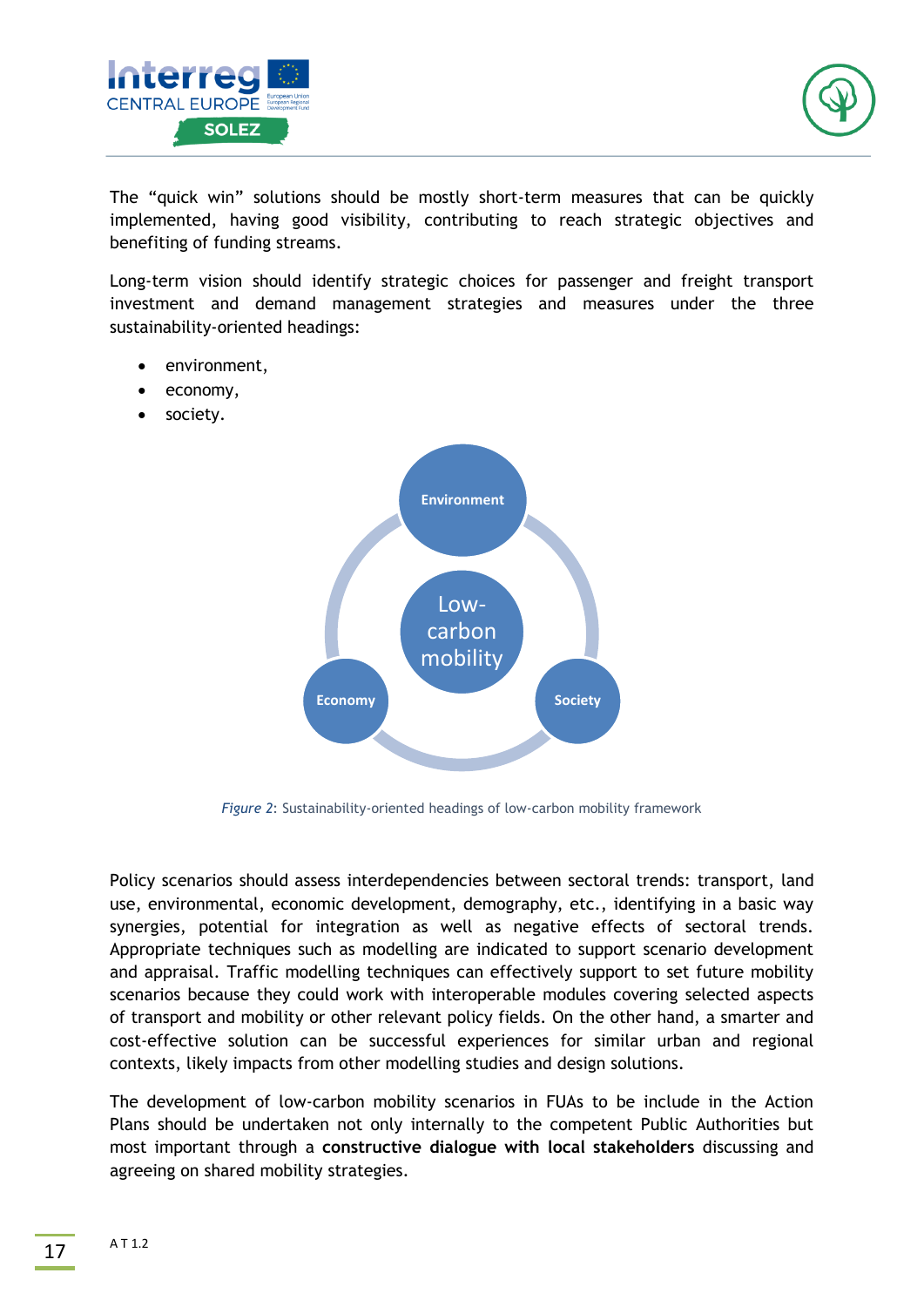



The vision is more likely to be accepted and effective if defined by involved Public Authorities of FUA in partnership with key local stakeholder engaged within low-carbon mobility planning process.

#### **Action points***:*

- Develop scenarios and long-term vision towards set goals and strategic objectives, according with relevant strategic transport planning documents as well as actions already in policy agendas
- Describe scenarios distinguishing between short-medium timeframe and long-term vision

### <span id="page-17-0"></span>2.8 Develop effective low-carbon mobility actions

The sixth step for the development of low-carbon mobility Action Plan in FUA is to develop cost-effective push and pull low-carbon mobility measures addressed to the two considered timeframes.

The last step is to determine which **strategy (package of low-carbon mobility measures)** serves the vision. The development of effective low-carbon mobility measures is at the core of Action Plans aimed at ensuring at the end that the defined strategic objectives and goals are met. The selection of low-carbon mobility measures should build on discussions with key stakeholders, consider experience from other places with similar policies and ensure value for money. Essentially, at this stage, measures are identified in response to the questions: what, how, where and when?

Measures need to contribute to achieving the vision, strategic objectives and goals defined within the previous steps. A set of options needs to be identified that realistically fits with the available resources. The first action is about gaining an overview of possible lowcarbon mobility measures.

There is a wide range of possible measures. This means that identifying the most suitable measures for a local context in target FUAs will require some desktop work and talking with members of the project team as well as stakeholders. Identifying the most effective measures should be based on more than individual experience, desktop research and local exchange. In this respect, it is quite important to consider any transport and mobility initiative at local / FUA level which is already "in agenda" of Local Authorities within relevant strategic planning documents, Memorandum of Understanding (MoS) as nonbinding agreement between two or more parties outlining the terms and details of an understanding including each parties' requirements and responsibilities, FQPs, etc.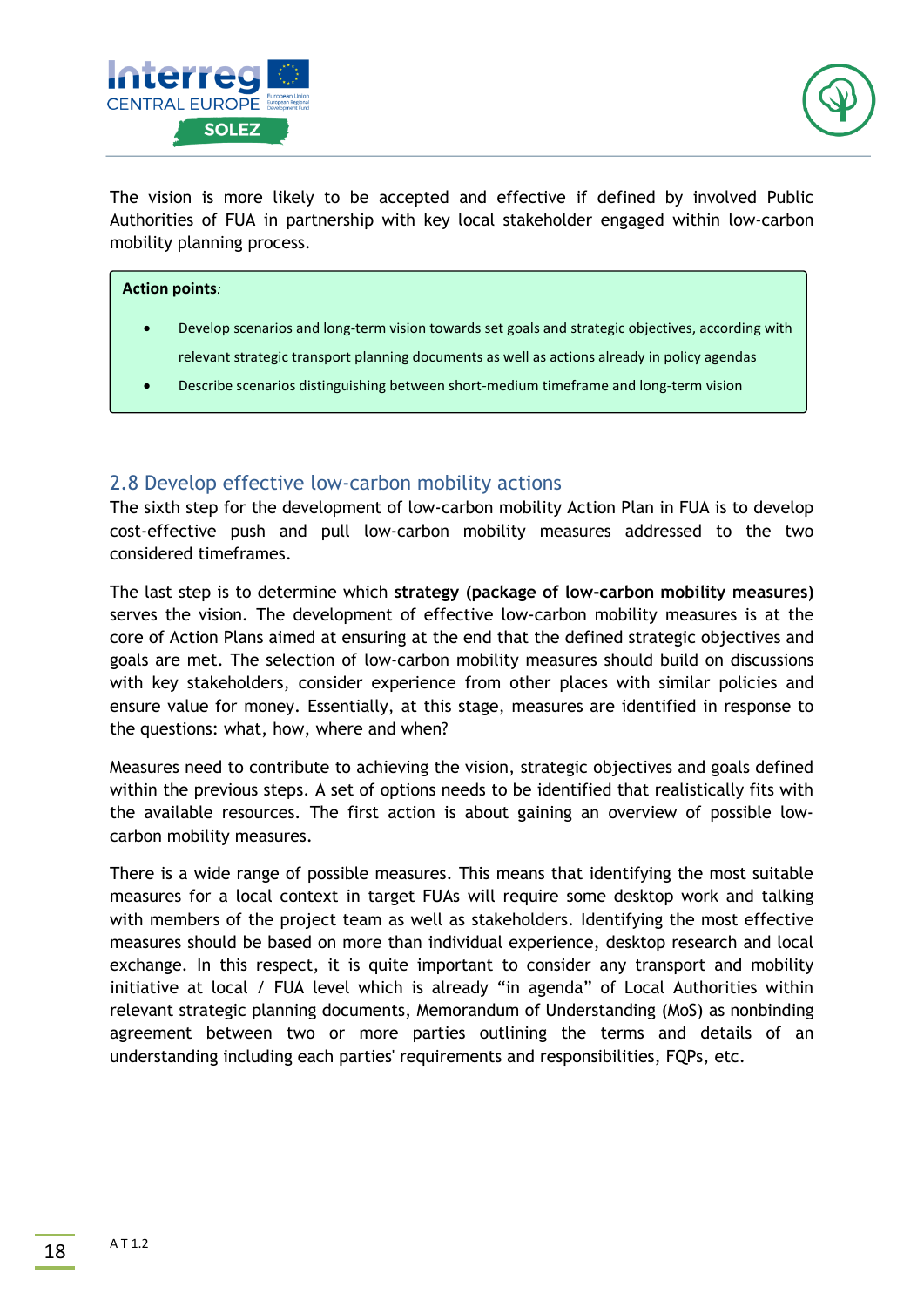



The SOLEZ project is addressing to set up and implement on the one hand restrictive policies for passenger and freight transport in the form of LEZs, LTZs, etc., on the other hand measures addressed to compensate these restrictions by offering added-value services, ICT smart applications, etc. Both categories of actions (respectively "push" and "pull" measures) are aimed at achieving traffic flow and air pollution reduction at FUA level, increasing modal spilt towards more sustainable transport modes, improving capacities of Public Authorities for low-carbon mobility planning, etc.

It can be extremely valuable to learn from the experience of those who have already implemented measures which are considering transferable and potentially applicable in areas with different peculiarities such as small medium cities, urban areas with traffic congestion and/or air pollution problems, etc. Coordinated and integrated measures of intervention are indicated as follows:

- **Regulatory measures** in terms of demand management strategies such as restriction in accessing cities and surrounding areas (e.g. creation or extension of LEZs, pedestrian areas as well as LTZs, restrictions on the time slots to access the city center, limiting access to vehicles on the basis of the relative emission factors and/or weight, etc.);
- **Pricing measures** in terms of demand management strategies (e.g. payment to access a specific urban area, payment to transit on a specific road corridor, charging for parking, etc.);
- **Organizational measures** designed to create alternative and innovative low-carbon mobility systems including added-value mobility services, ICT smart applications, esupporting tools.

Regulatory measures and pricing measures have to be considered as "push" measures which impose operators and citizens with a view to influence operational practices (mobility behaviours), divided into regulatory constraints (e.g. access restrictions) and financial instruments (e.g. road tolls, etc.).

On the other hand, **organizational measures** have to be considered as "pull" measures offering less car dependent mobility solutions (car sharing, carpooling, walking and cycling), last-mile logistics services based on low-carbon principles, smart parking solutions, public transport electric-driven offering, etc. All these pull measures are aimed at enabling to reduce disadvantages produced by traffic restriction policies to people living, working or visiting the concerned areas and to increase business opportunities of mobility services suppliers (low-carbon freight delivery solutions in/from LEZ, multimodal transport corridors, sustainable passenger mobility services, park & ride, etc.).

Measures should be considered in "packages" rather than in isolation to take into account potential synergies. Measure selection will be guided not only by effectiveness but also by value for money.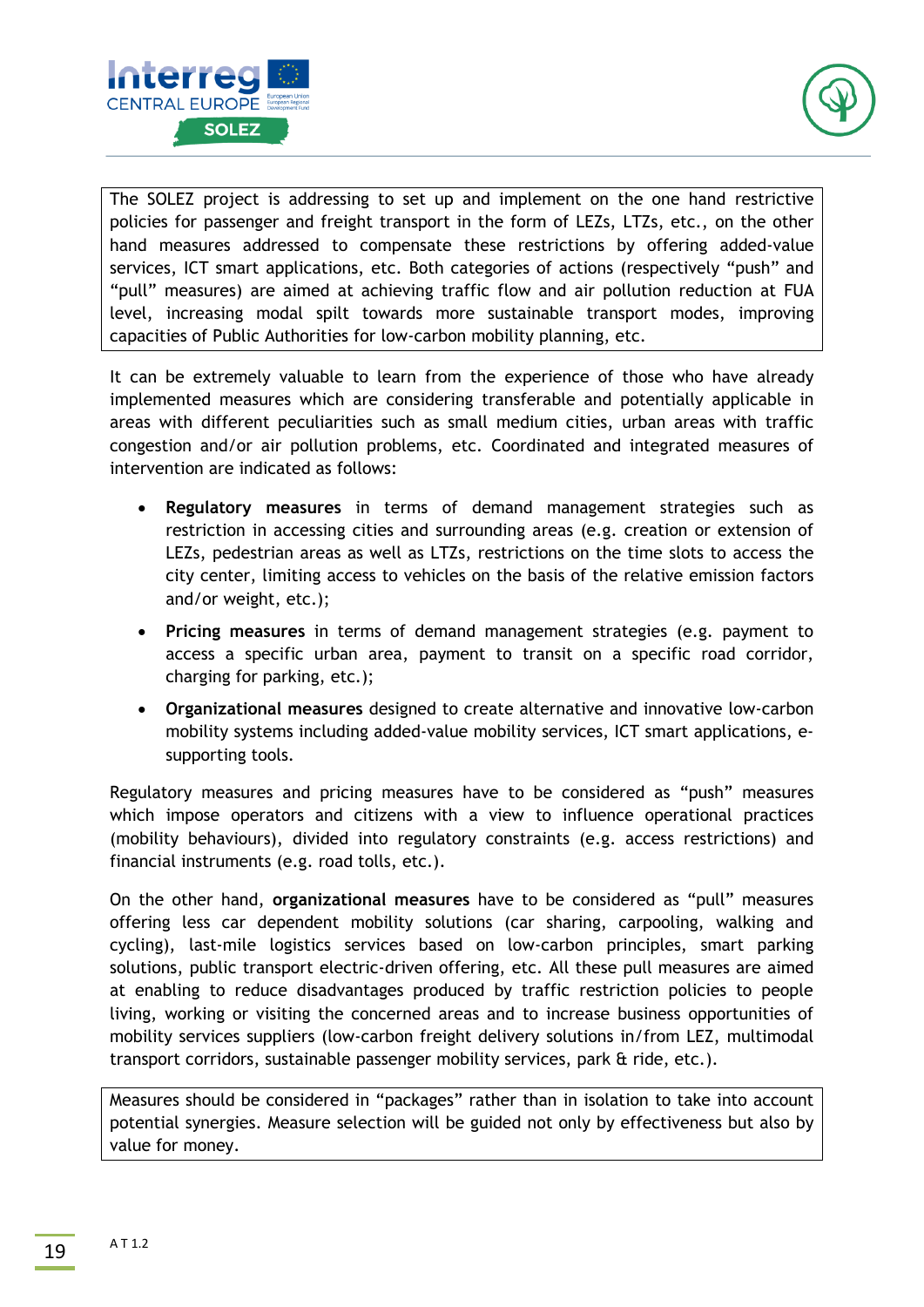



Closely linked to the self-assessment is the question of the available resources for carrying out the low-carbon mobility planning process and for implementing measures. This includes human resources (i.e. available staff and skills) as well as financial resources. Especially in times of tight budgets for urban transport and mobility, it is crucial to get the most impact possible for the resources spent. The proposed measures should be assessed in view with a realistic and timely implementation with given resources. Essentially, at this stage answers are found to the questions: who and how much? When a final set of low-carbon measures has been selected, it is time to **assign responsibilities and resources**. This requires close coordination and discussion among all actors that will have a role in developing and implementing the measures or packages of measures.

It is important to secure efficient and effective allocation of resources (human, knowledge, funds) and validate a realistic plan by checking the consistency between planned activities, set targets and allocated budgets. While it may be common practice to bring in external expertise for particular technical tasks it is also important to think about building up expertise in its own organization and co-operating with other stakeholder over the long term. The aim is to cover immediate skill requirements, by sub-contracting if needed, but also to develop and keep expertise on sustainable mobility planning at FUA level within the organization itself. It is recommended to assess the likely budgetary framework, also considering local/regional/national as well as EU funding opportunities.

Financial resources may come from: i) local taxes (e.g. a special local transport tax for public transport paid by public or private enterprises, developers, etc.); ii) revenue funding (tickets, parking fees, city center pricing, congestion charging, advertisements, private sector operators, developers, industry; knowledge and skills – SMEs); iii) fundraising activities involving appropriate sponsors; iv) local budgets (from different municipalities and different policy domains), v) state/EU subsidies.

It is important to ensure good coordination between different funding sources, organize meetings with concerned local stakeholders to discuss on low-carbon mobility measures as well as to involve citizens for presenting final package of measures included in SOLEZ Action Plans at FUA level.

SOLEZ Action Plans will include a minimum set of information for each measure/action as follows:

- **1) WHAT: Action description**
- **2) WHY: Addressed strategic objectives and goals**
- **3) WHERE: Territorial area(s) for action implementation**
- **4) WHEN: Timing for action design and implementation**
- **5) WHO: Assigned responsibilities within Public Authorities of FUA**
- **6) HOW: Key stakeholders to be involved**
- **7) HOW MUCH: Assigned resources (human, knowledge, funding sources)**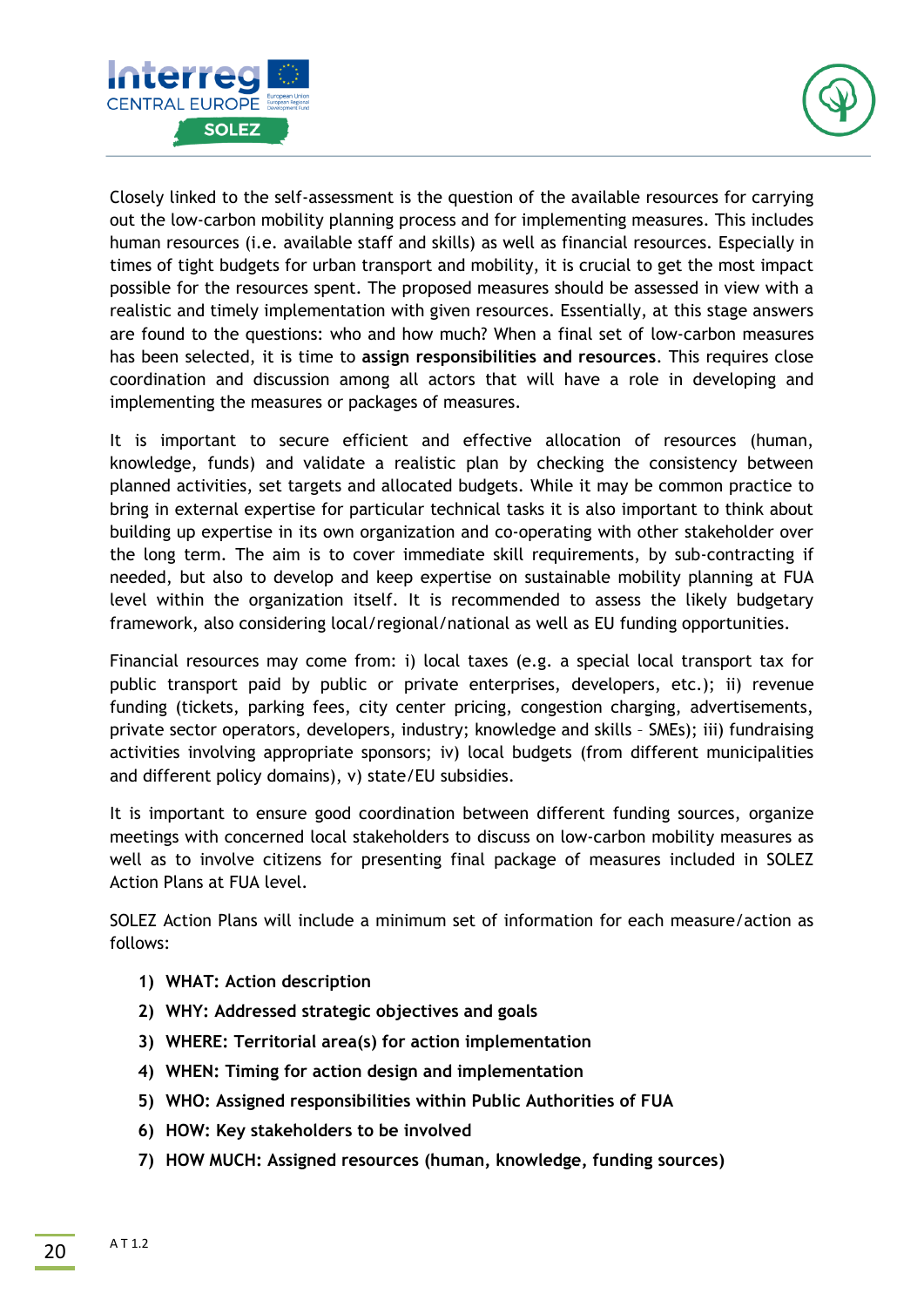



#### **Action points***:*

- Determine which strategy (package of low-carbon measures) serves the vision in target FUA
- Define "quick win" solutions targeted to short-medium term as well as low-carbon mobility strategies targeted to long-term vision, covering all transport modes, passenger/freight mobility
- Define the geographical area covered by the Action Plan at FUA level
- Provide for each action / measure the following information:
	- 1) Description of the action/measure (WHAT),
	- 2) Strategic objectives and goals addressed by the action/measure (WHY),
	- 3) Geographical area interested by the action/measure within target FUA (WHERE),
	- 4) Scheduling the action/measure both short-medium term and long-term vision (WHEN),
	- 5) Clear indication of assigned responsibilities within Public Authorities of FUA (WHO)
	- 6) Identification of key local stakeholders to involved for action delivering (HOW)
	- 7) Define resources considering local/regional/national/EU opportunities (HOW MUCH)

# <span id="page-20-0"></span>**3 Final adoption of SOLEZ Action Plans**

Low-carbon mobility Action Plans for FUA will summarize the outcomes of all previous six steps.

After a final check, the political representatives should formally adopt SOLEZ Action Plan at FUA level.

It is also important to ensure that the plan is widely accepted among stakeholders and citizens. To ensure that the previous agreements are well-reflected drafts of the plan need to be reviewed internally and by important external stakeholders, including external reviewers.

The format of adoption of SOLEZ Action Plans and its circumstances will depend on the national/local regulatory framework and administrative structure. In general terms, it needs to be achieved:

• Those authorities responsible for drawing up the action and budget should also adopt it, ensuring compliance with national/local regulation regarding its adoption and (where applicable) minimum sustainable mobility planning requirements. The possibility that party involved could take legal action against it that contravenes these rules should be anticipated.